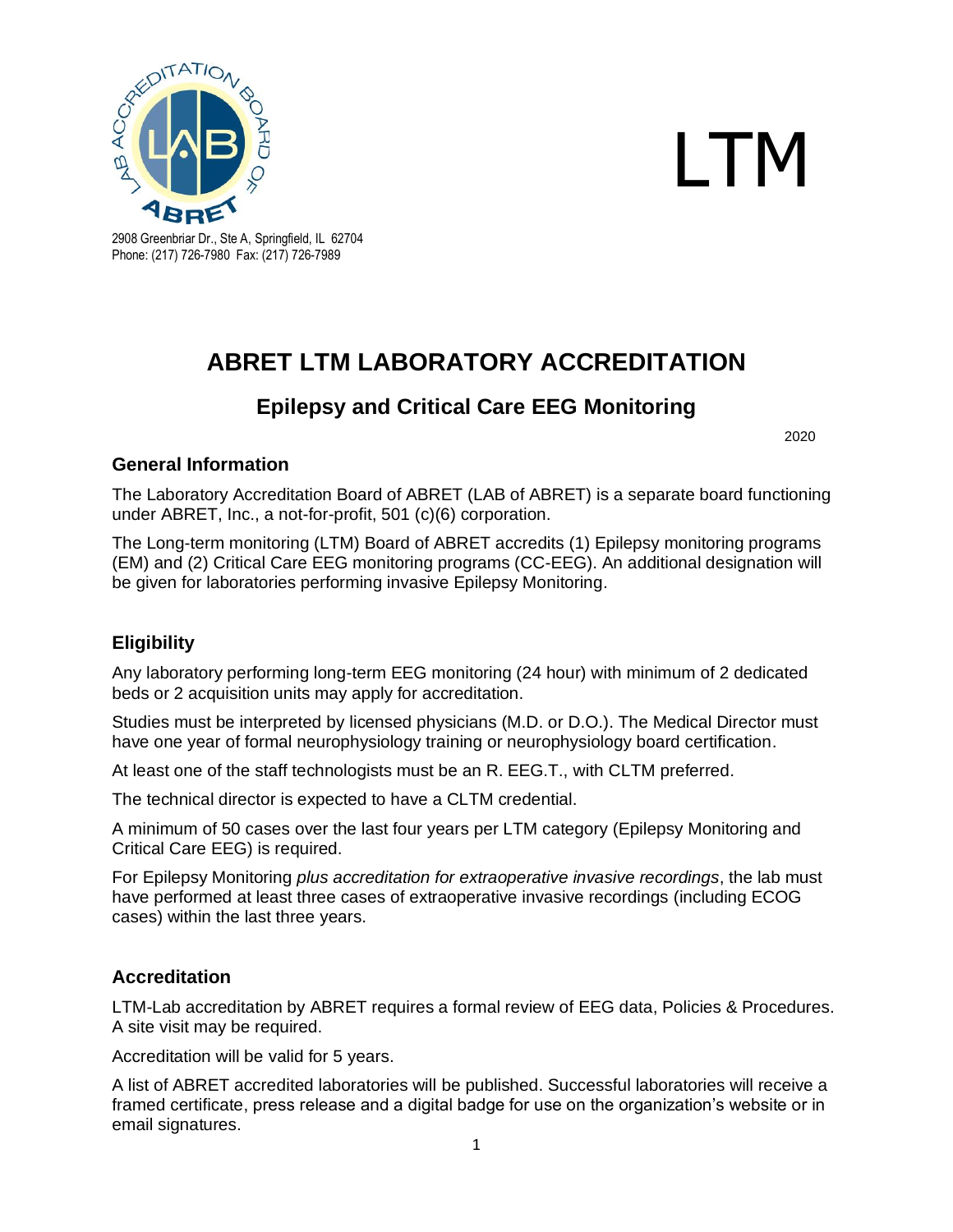## **PROCESS FOR LTM LABORATORY ACCREDITATION**

#### *Step One*

Please send:

- 1. A complete Part I application form with CV forms (Sections I-IV; Appendices 1-2). An online version is available at [www.abret.org.](http://www.abret.org/)
- 2. Signed Application Agreement.
- *3.* An initial Processing fee of \$100.00 payable to ABRET.

#### *Step Two*

Once the initial application has been accepted, the lab will be asked to prepare the following for submission.

- 1. The requested policies (see application form). Please include a Table of Contents with page numbers. Do not include extraneous information.
- 2. Recordings:

#### For Epilepsy Monitoring

- Submit 3 records (individual patients, complete 12-24 hour continuous EEG segments including annotations) should be submitted for the Epilepsy Monitoring application. All records must have clinical events, at least 2 should demonstrate clinical and electrographic seizures, one being a generalized clonic-tonic seizure, with audio-video. Provide official report with each submitted record.
- The Board will request one additional archived record randomly selected by date. Random files do not need to be continuous or contain audio/video unless there are clinical events.
- Pediatric Centers One of the three records should be a vEEG on a patient under the age of 2 years.
- Laboratories performing extraoperative invasive recordings (including all designated Level 4 NAEC centers) should submit: One additional invasive recording showing clinical and electrographic seizures. For the invasive recordings, clipped and archived records are allowed but the submitted record should be from a 24 hour continuous segment.

#### **NAEC Exemption**

ABRET has an agreement with the National Association of Epilepsy Centers (NAEC). Accredited labs will have the following exemptions when submitting requirements to NAEC.

■ If your center is ABRET-LTM accredited, you do not need to upload vEEG reports.

■ If your center is ABRET-LTM accredited with invasive monitoring, you do not need to upload intercranial VEEG reports.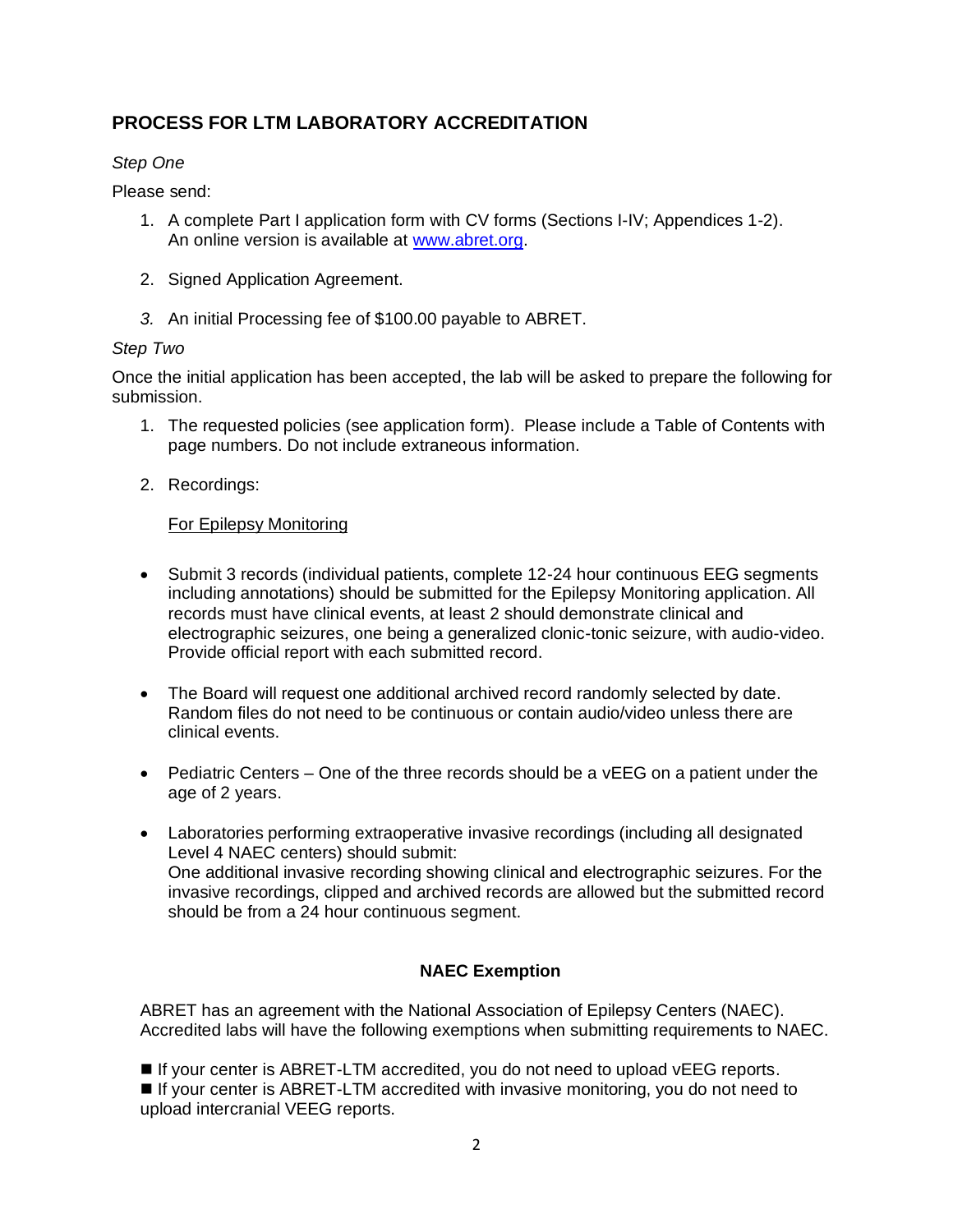#### For Critical Care EEG Monitoring

- Submit 3 records (individual patients, continuous 12-24 hour EEG segments including annotations and audio/video clips of the clinical events) should be submitted for the ICU/Critical Care EEG Monitoring application. Two of the 3 records must have electrographic seizures with or without clinical correlate. Provide official report with each submitted record.
- ∙ The Board will request one additional, archived record each for ICU/Critical Care EEG randomly selected by date. Random files do not need to be continuous or contain audio/video unless there are clinical events.
- 3. Send two complete copies of EEGs on portable hard drives, encrypted according to institutional policies. Please organize patient files in folders. Include reading software and all montages typically used in the laboratory. Patient identifying information should be removed if possible. A Business Associate Agreement is requested to satisfy HIPAA requirements (Use either provided form or your institutional agreement form). Data will only be used for evaluation and will be destroyed or deleted at the completion of the evaluation.
- ∙ Send patient histories and reports as PDFs by email to the executive office or on digital media.
- 4. Submit \$2000.00 for both Epilepsy Monitoring and Critical Care EEG Accreditation (\$1500 for one), with submission of the complete application. NAEC Level IV Centers should add \$500 for Epilepsy Monitoring plus Extraoperative Invasive Recordings.
- 5. For centers with both Adult and Pediatric programs, if the administration and monitoring staff are the same, both may be recognized under the same application for a discounted fee of \$3000.00 for both Epilepsy Monitoring and CC-EEG Programs. Add \$500 for Epilepsy Monitoring plus Extraoperative Invasive Recordings.
- 6. Satellite or related labs may be recognized under the same application for a discounted fee if the staff, medical director and policies are the same. \$2000.00 for both Epilepsy Monitoring and CC-EEG Programs for the first lab and \$1000 for additional labs. Add \$500 for Epilepsy Monitoring plus Extraoperative Invasive Recordings.

Data is reviewed quarterly. The lab will be notified of accreditation status following the review.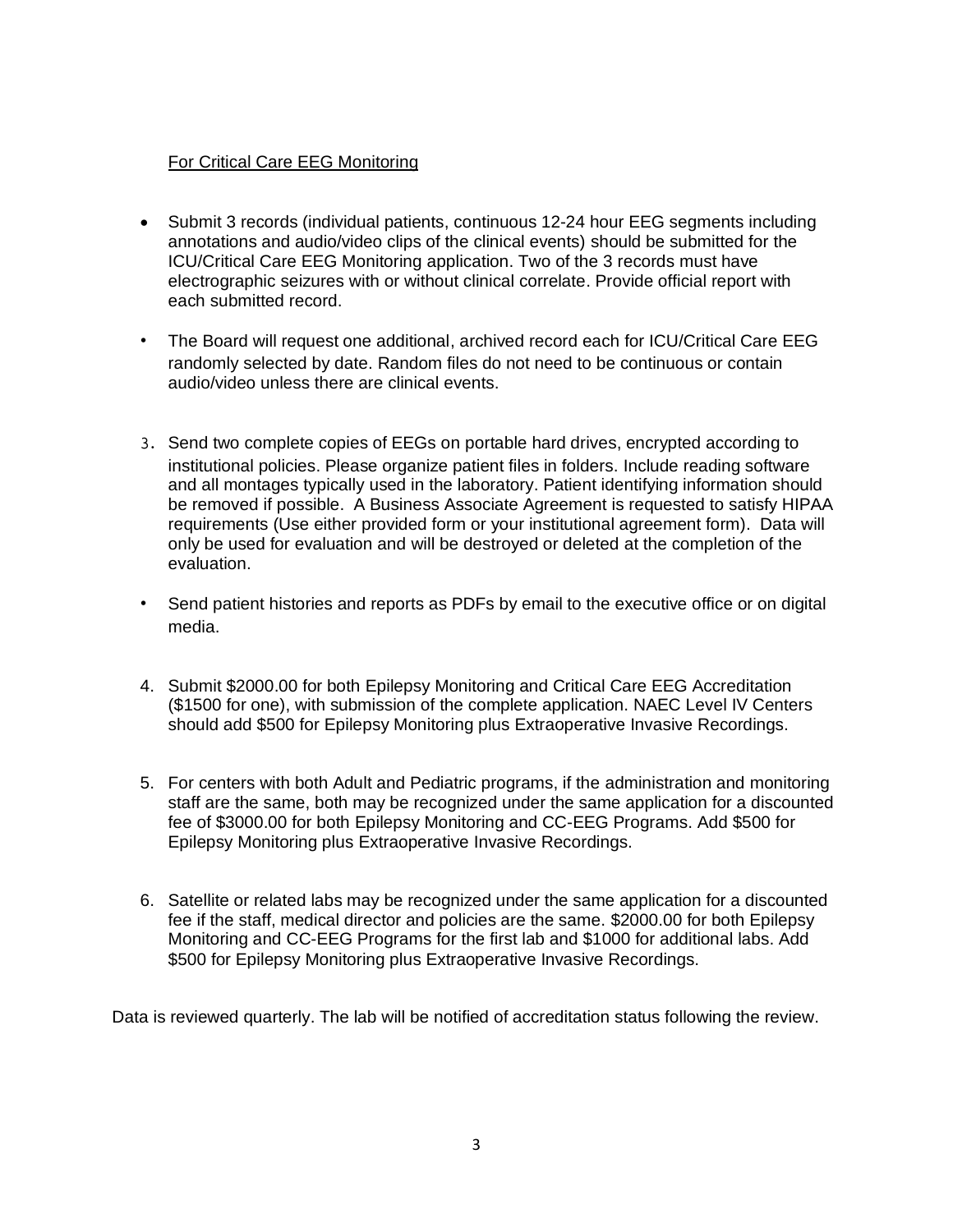## **EXPECTED TECHNICAL STANDARDS FOR RECORDINGS**

- 1. All recordings must be interpretable (provide ancillary material as needed, e.g. event log, electrode map and montages).
- 2. All submitted records must have been recorded within twelve months of the application.
- 3. Every record must contain a minimum of sixteen EEG electrodes for ICU and twenty-one for EMU recordings.
- 4. Every record must contain an EKG channel.
- 5. All inter-electrode impedances (not greater than 10,000 ohms) should be balanced and documented at least once a day.
- 6. Patient Age, Date, Tech Name or ID.
- 7. Required documentation on the report: Time of Recording, Time and Description of Symptoms or Events, Behavioral State of Patient, Medication, Summary of Relevant Medical History.
- 8. If meaningful calibration is not available, ideally the first 30 seconds of the recording should be observed by the technologist using the primary system reference montage.
- 9. Scalp recording standards: Sensitivity of 5-10 μv/mm is required and should be adjusted as needed. Low frequency (high-pass) filter 1 Hz or lower (time constant of not <.16 seconds) is required and should be adjusted as needed. High frequency (low-pass) filter greater than or equal to 70 Hz is required and should be adjusted as needed.
- 10.Intracranial recordings: Low frequency (high-pass) filter 0.5 hz or lower; high frequency (high-pass) filter 70 hz or higher.
- 11.The notch filter should not be defaulted to "on".
- 12.Any artifacts should be corrected or monitored, as necessary.
- 13.For epilepsy monitoring: If hyperventilation is performed, effort should be noted. If photic stimulation is performed, stimulus frequency and effect should be documented.
- 14.Visual, auditory, somatosensory stimulation or noxious stimulation should be used and documented, as appropriate. Clear documentation of patient's maximal level of alertness must take place at some time during recording.
- 15.Before submitting data, verify it is viewable on a generic PC running Windows with the reading software you included, and not just on your review station. Provide additional information/instructions as to how to use your particular reading software and video files, and if there are any nuances to facilitate the process, such as passwords.

Reference: American Clinical Neurophysiology Society Guidelines in Electroencephalography [\(www.acns.org\)](http://www.acns.org/)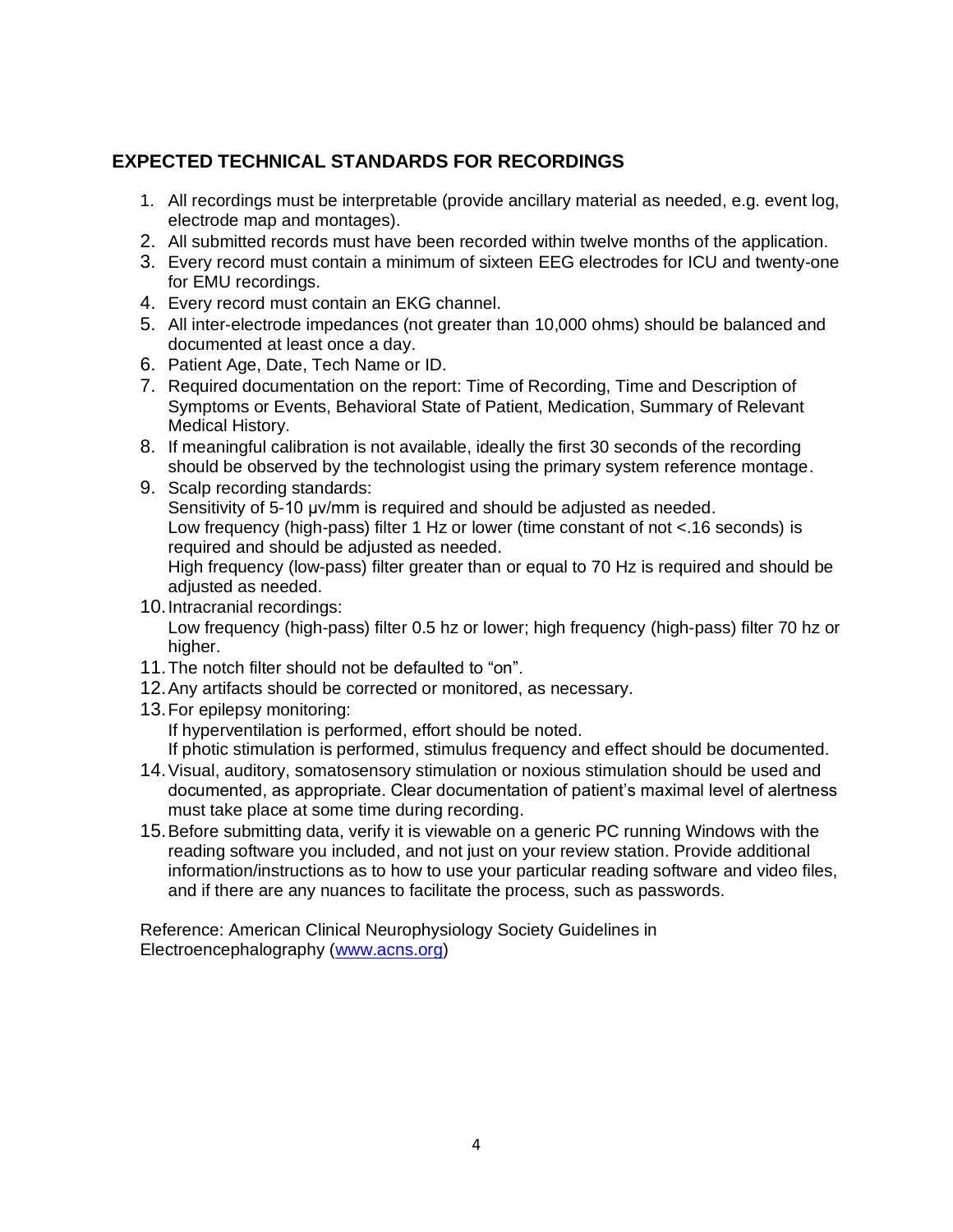#### **REFERENCES**

- 1. American Clinical Neurophysiology Society Guidelines (www.acns.org)
	- a. Minimal Technical Requirements for Performing Clinical Electroencephalography , Guideline 1
	- b. Recording Clinical EEG on Digital Media, Guideline 4
	- c. Minimal Technical Standards for Pediatric Electroencephalography, Guideline 5
	- d. Standards for Long Term Monitoring for Epilepsy, Guideline 12
	- e. Guideline on Continuous EEG Monitoring in Neonates, Guideline 13
	- f. Standardized Critical Care EEG Terminology, Guideline 14
- 2. ASET: The Neurodiagnostic Society (www.aset.org)
	- a. LTME National Competencies
	- b. cEEG Competencies
	- c. Policy & Procedures for the Neurodiagnostic Department: Reference Manual
- 3. National Association of Epilepsy Centers, "Guidelines for Essential Services, Personnel, and Facilities in Specialized Epilepsy Centers". (www.naec-epilepsy.org)
- 4. The Joint Commission, "National Patient Safety Standards" (www.jointcommission.org)

Unsuccessful laboratories may reapply in one year.

8/2020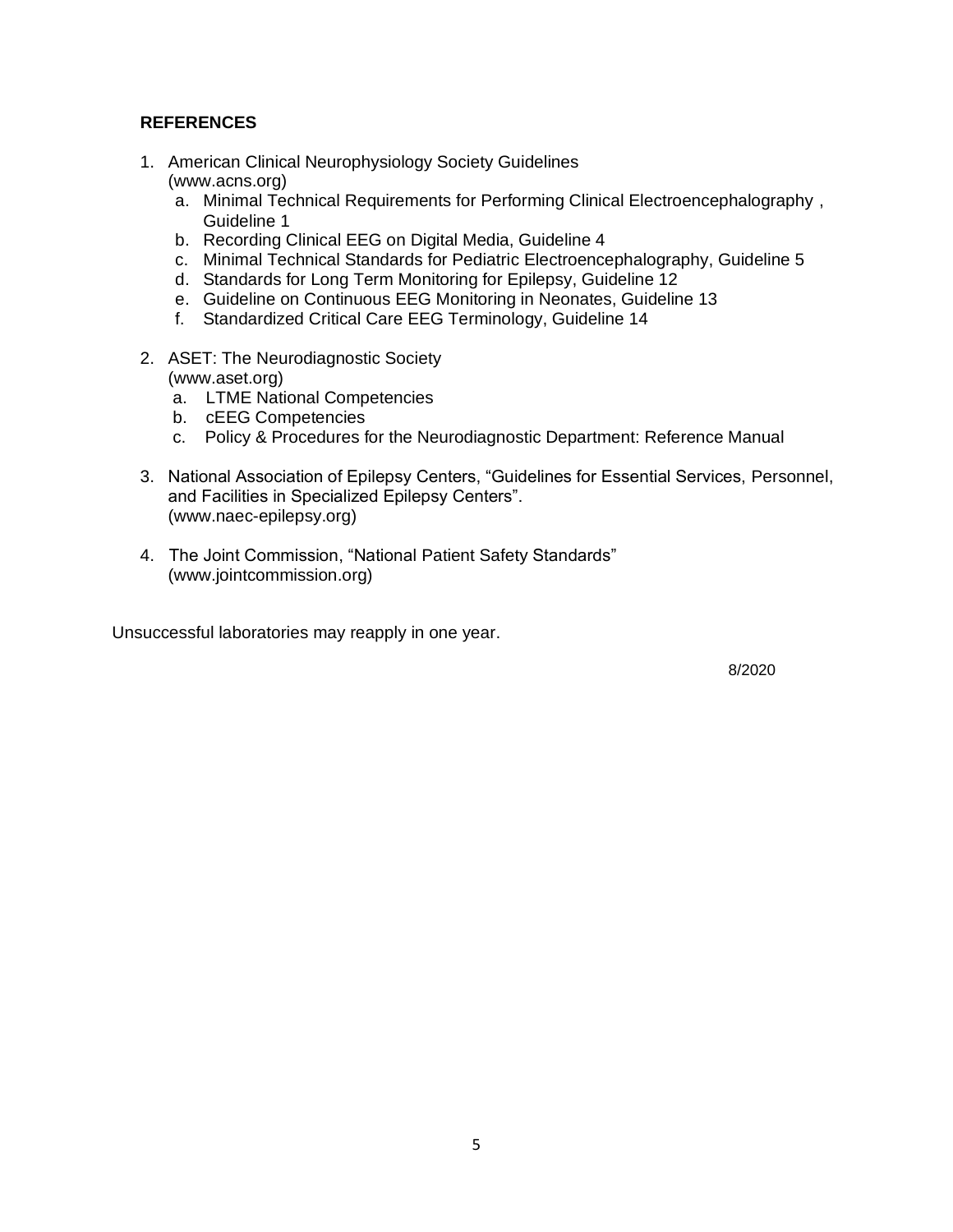## **Accreditation Application Agreement**

| Facility Owner's Name ("Facility"):     |                                                              |
|-----------------------------------------|--------------------------------------------------------------|
| Facility Name (if different) & Address: |                                                              |
| Legal Structure (check one):            | corporation<br>limited liability company<br>other (specify): |
| Date:                                   |                                                              |

Facility and ABRET Neurodiagnostic Credentialing and Accreditation ("ABRET") agree as follows:

#### **1. Application**.

**A.** Facility requests accreditation as indicated on its application. The facility hereby authorizes ABRET and its officers, directors, employees, and agents (collectively, "ABRET") to review its application and to determine its eligibility for accreditation. This authorization includes (but is not limited to) permission for ABRET to contact state and federal authorities, licensing boards, nongovernmental accreditation and certification bodies, and others for the purpose of verifying the information provided by Facility.

**B.** Through its accreditation application review process, ABRET will determine whether a Facility's performance meets ABRET's current Standards, policies and procedures. ABRET may amend these Standards, policies, and procedures from time to time, and updated information will be made available through the ABRET website.

**C.** ABRET will make efforts to review a Facility's application at the earliest date possible, but it cannot guarantee the timing of the completion of any review.

**D.** The provisions of the attached Business Associate Agreement are a part of this Agreement and are incorporated by reference.

**2. Fees**. ABRET's current application fee is \$75. Facility shall pay this fee at the time Facility submits its application. This fee is not refundable.

**3. Term**. This Agreement will become effective on the date of signature by ABRET and will remain in effect for the duration of the application review process. If accreditation is granted, this Agreement will automatically continue in effect for the duration of that accreditation award.

#### **4. Responsibilities of Facility**.

**A.** Cooperation. Facility agrees to cooperate promptly and fully with ABRET.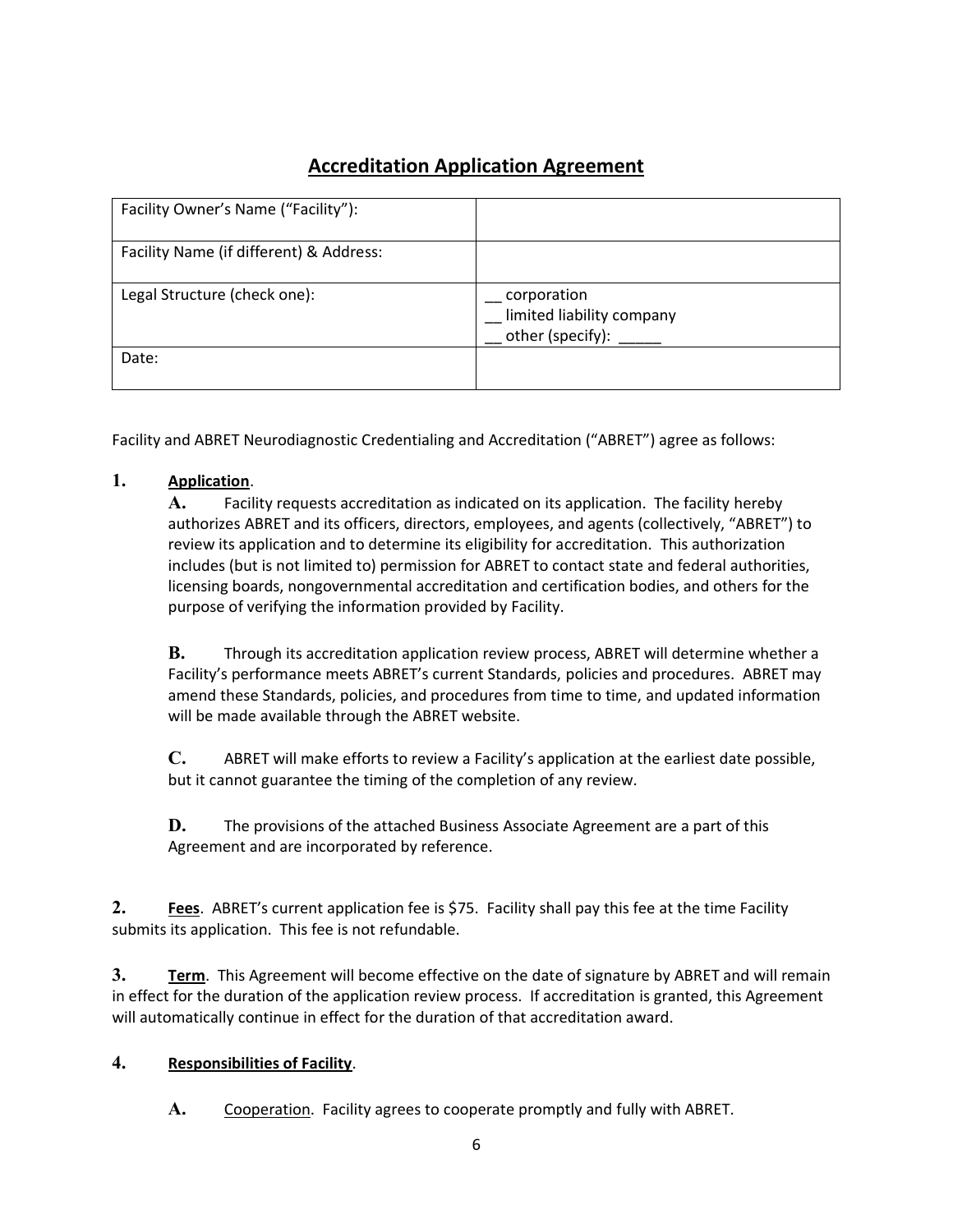#### **B.** Submission of Materials.

**i.** Facility shall complete its application in a manner that presents an accurate, true and complete description of the services provided by Facility.

**ii.** Facility agrees to submit any additional information requested by ABRET.

**iii.** All information must be produced in a timely manner and in the format requested by ABRET.

**C.** Compliance with ABRET Rules. Facility has read, accepts, and agrees to abide by ABRET's Standards, policies, and procedures, including but not limited to those listed below. Facility must read and keep up-to-date with these rules. Facility bears the burden of showing and maintaining compliance during the application review period and for the duration of accreditation (if granted).

- **i.** APPLICATION REVIEW AND APPEAL POLICY;
- **ii.** RELEASE OF INFORMATION POLICY;
- **iii.** REPORTING CHANGES POLICY; and
- **iv.** ADVERSE ACTION POLICY.

**D.** On-site Visits. Facility hereby consents to one or more on-site visits by ABRET.

**E.** Affiliates and Subsidiaries. If Facility includes in its application one or more sites owned or otherwise operated by independent physicians, companies, or other third parties, then Facility is responsible for managing their participation in ABRET's accreditation program. Facility represents that it has the authority to bind each entity to the provisions of this Agreement as if the entity were Facility. Facility hereby agrees to take all reasonable measures to assure that each entity complies with this Agreement. Further, Facility shall be liable for each entity's participation in the accreditation process as provided in the Section titled "Waiver of Claims & Indemnification". ABRET may bring a separate action against any one or more entities under this Agreement and may elect to recover from any one or more entities the full amount of any unpaid fees or other collective liability. If one entity violates this Agreement, then ABRET may take adverse action against Facility and one or more entities.

**5. No Warranty**. A grant of accreditation by ABRET is recognition of Facility's performance at the time of application; accreditation does not constitute a warranty of complete or continuous compliance. Facility is solely responsible for ensuring the quality and safety of its services.

#### **6. Waiver of Claims & Indemnification**.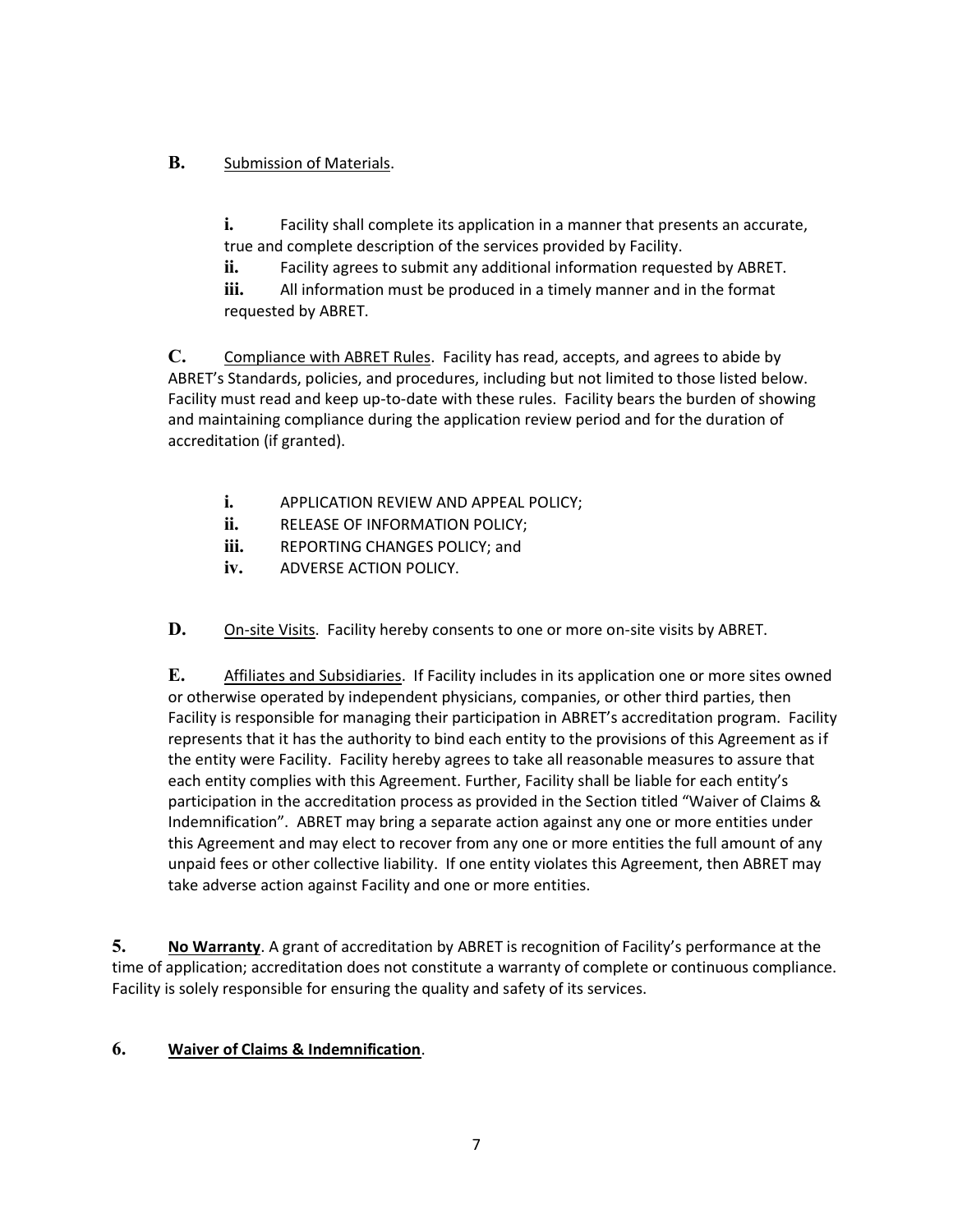**A.** Facility hereby waives all claims against ABRET and assumes full responsibility for all expenses which Facility may incur arising out of this Agreement and/or Facility's participation in the ABRET accreditation program, including (but not limited to) those arising out of ABRET's decisions regarding Facility's grant or denial of accreditation, publication of these decisions, publication of the accreditation status of Facility, and third party actions based on the accreditation program or Facility's accreditation status.

**B.** Facility shall defend and indemnify ABRET against all claims, liabilities, damages and expenses (including but not limited to reasonable attorney's fees) arising out of this Agreement and Facility's participation in the ABRET accreditation program, including (but not limited to) those arising out of ABRET's decisions regarding Facility's grant or denial of accreditation, publication of these decisions, publication of the accreditation status of Facility, and third party actions based on the accreditation program or Facility's accreditation status.

**C.** The provisions of this Section do not extend to claims, liabilities, damages and expenses arising out of the gross negligence or willful misconduct of ABRET.

**7. Notice**. Any notice that either party is required or may desire to serve upon the other party must be in writing. Notice must be served (i) by overnight delivery by a nationally recognized express transportation company (with confirmed delivery, charge prepaid or billed to shipper), or (ii) by depositing the same in the mail (first class postage prepaid, certified and return receipt requested) with notice also required to be given by electronic mail on the same date as deposited in the mail. Notice given by mail or electronic mail alone is not sufficient. Notices to the Facility are to be sent to the address shown on page one of this Agreement.

**8. Governing Law**. This Agreement is governed exclusively by the laws of the State of Illinois, without reference to its choice of law doctrine.

**9. Dispute Resolution**. The sole jurisdiction and venue for any litigation arising from this Agreement is the appropriate federal court for the Central District of Illinois or state court located in Sangamon County, Illinois. The parties hereby waive trial by jury in any action arising out of this Agreement. If a dispute arises, the parties shall make a good faith attempt to resolve the dispute through dialogue and negotiation for a period of sixty (60) calendar days prior to pursuing court action.

**10. No Assignment**. Facility shall not assign any of its rights or obligations under this Agreement without the prior written consent of ABRET.

**11. Successors**. This Agreement will be binding upon, and will inure to the benefit of, the parties and their respective permitted successors and assigns.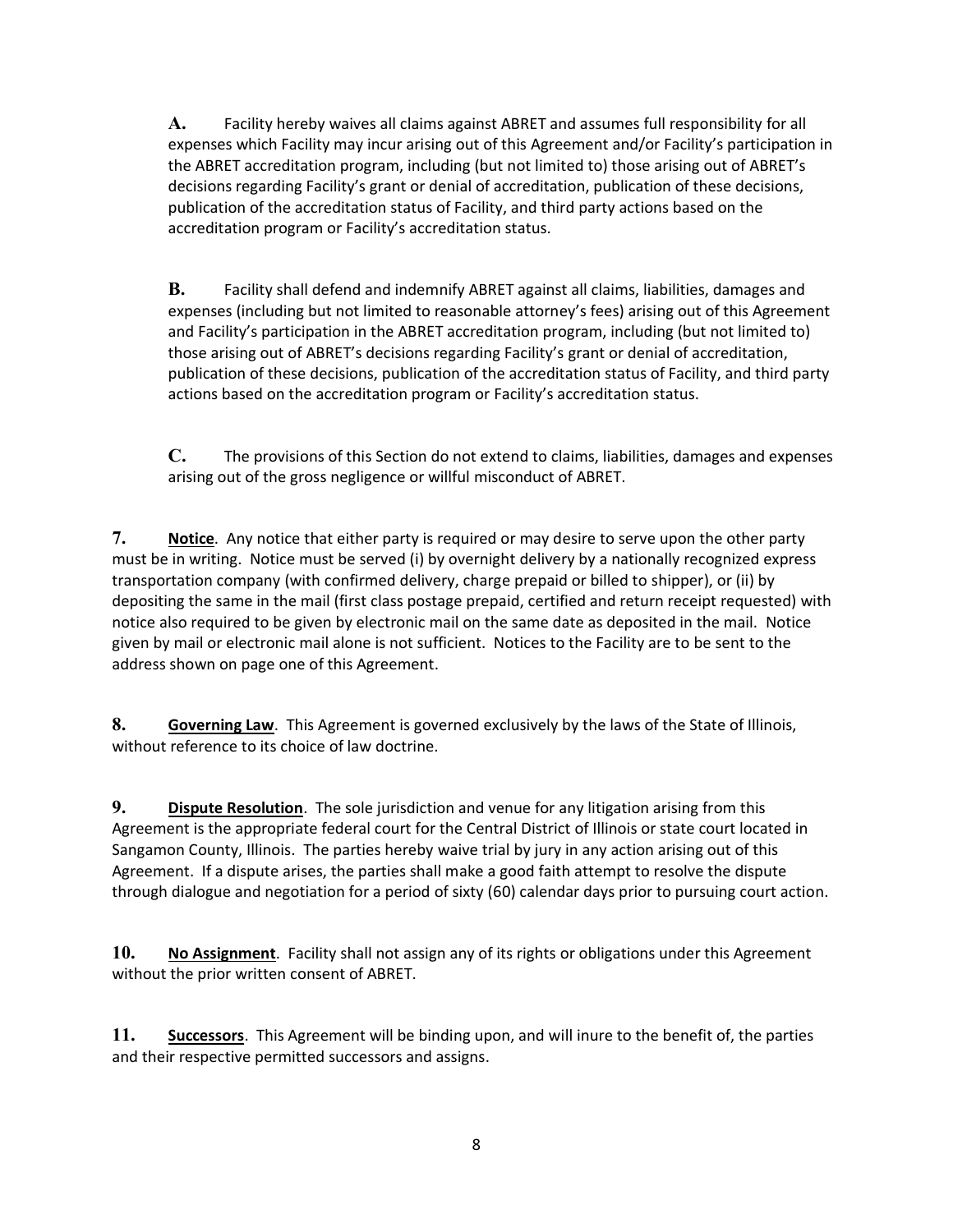**12. Sole Agreement**. This Agreement contains the entire agreement between the parties concerning Facility's application and accreditation. It supersedes all prior and contemporaneous oral and written understandings.

**13. Amendment**. No amendment of this Agreement will be valid unless in writing and signed by ABRET.

**14. Waiver**. No waiver will be effective unless it is in writing and signed by the party granting the waiver. If a party excuses the other party's failure to perform a term of this Agreement in one instance, then that waiver does not excuse any subsequent non-performance of the same term.

**15. Severability**. If any provision of this Agreement is held to be invalid, the remaining provisions of this Agreement are not to be affected and will continue in effect. The invalid provision is to be deemed modified to the least degree necessary to remedy the invalidity.

**16. Survival**. The obligations and rights of the parties which by their nature would continue beyond the termination of this Agreement will survive beyond the termination of this Agreement and remain in full force and effect. These obligations and rights include (without limitation) those set forth in Sections titled "Waiver of Claims & Indemnification".

**17. Independent Contractors**. The relationship between the parties to this Agreement is that of independent contractors. This Agreement is not intended to create any association, partnership, joint venture or agency relationship between the parties.

In Witness Whereof, the parties are signing this Agreement as of the date indicated on the first page.

| <b>ABRET</b> | <b>Facility</b>                              |
|--------------|----------------------------------------------|
|              |                                              |
|              |                                              |
|              |                                              |
| By:          |                                              |
|              |                                              |
| Name:        | Name:<br><u> 1980 - Jan Barbarat, manala</u> |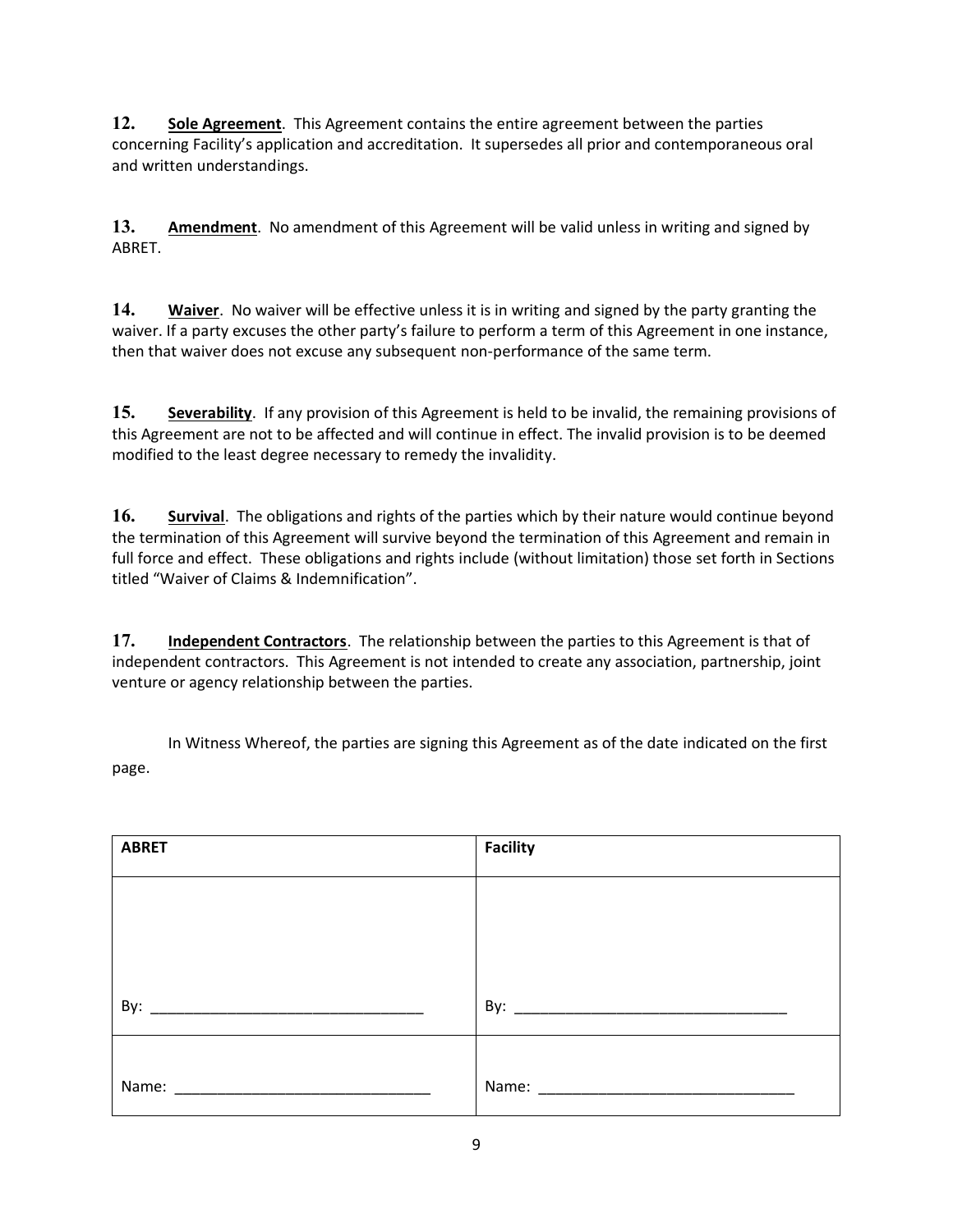| . . ule:       | TILIE.    |
|----------------|-----------|
| ______________ | _________ |

## **ACCREDITATION POLICIES**

#### **ACCREDITATION DECISION REVIEW & APPEAL POLICY**

ABRET has adopted this policy to establish a fair process for addressing application issues.

**1. Initial Review.** ABRET will determine whether a facility has met the requirements for accreditation. It may decide: (i) to grant accreditation, or (ii) to require the facility to submit additional evidence of compliance. Additional evidence of compliance may include a site visit. The timeframe and other conditions for further review will be provided by ABRET in writing.

**2. Adverse Action Allegations**. ABRET may place an application on hold while allegations of misconduct are pending.

**3. Denial**. Accreditation may be denied for reasons that include (but are not limited to) the following:

**A.** failure to truthfully complete and sign an application in the form provided by ABRET;

**B.** failure to pay the required fees;

**C.** failure to provide additional information as requested;

**D.** refusal to allow a site visit;

**E.** the facility has submitted the maximum of three supplemental information responses and ABRET remains unable to confirm that the facility meets the requirements for accreditation; and

**F.** grounds exist for adverse action as described in the Adverse Action policy.

**4. Notification**. ABRET will notify the facility within 30 calendar days after it makes its decision.

#### **5. Decision Appeals Process**.

**A.** Only "Denial" decisions can be appealed.

**B.** A failure to comply with any ABRET deadline may not be appealed.

**C.** A facility may request an appeal within 30 calendar days after notification of the denial decision. After this time, the facility may not request an appeal.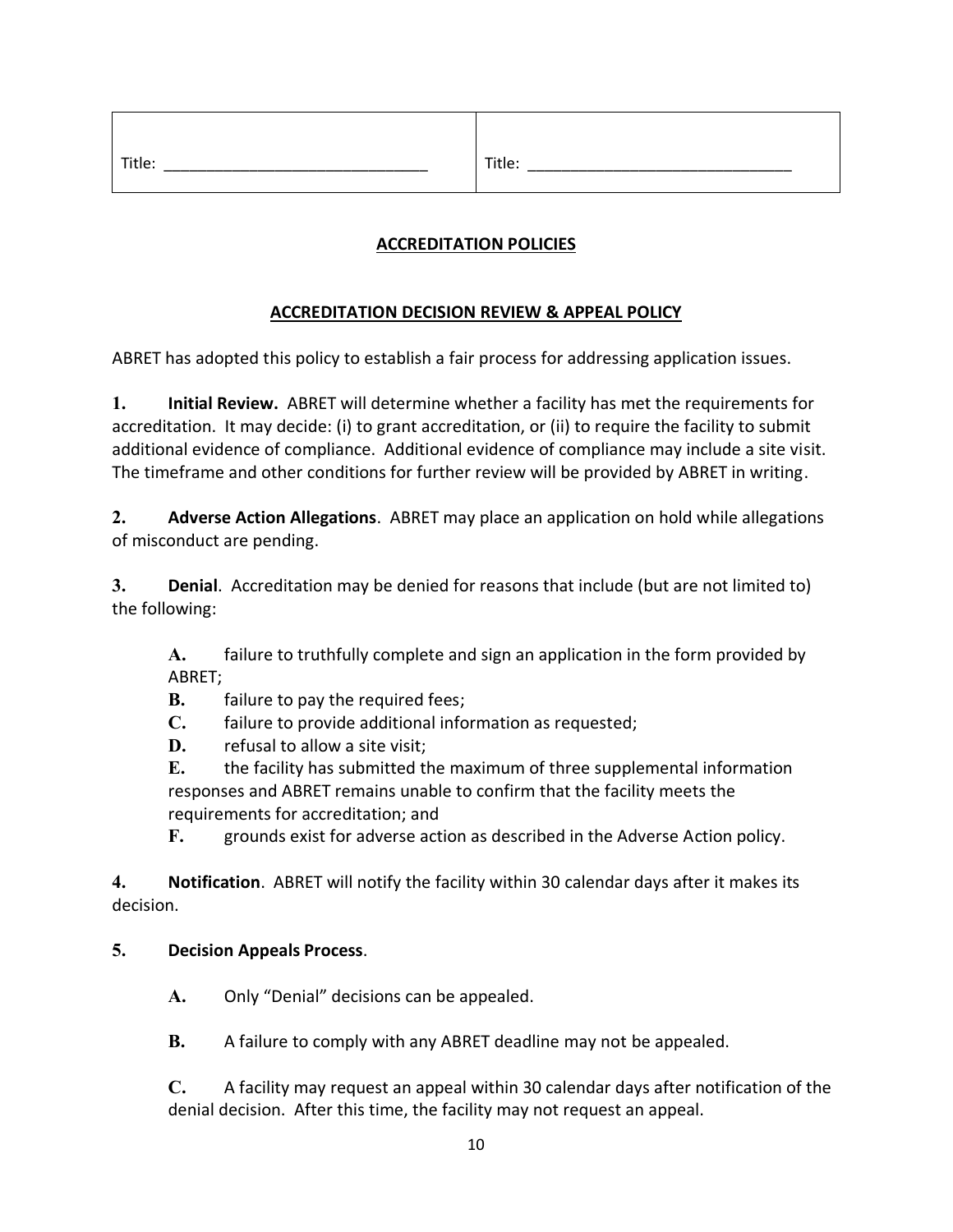**D.** Appeal requests must be submitted in writing and sent to ABRET by traceable mail or delivery service.

**E.** The appeal must specify a valid basis for the appeal. If ABRET determines that the request is frivolous, then the appeal will not proceed.

**F.** ABRET may file a written response to the appeal request.

**G.** ABRET will appoint an Appeal Committee to consider the appeal. The Appeal Committee is composed of three members selected from the ABRET Board of Directors. Appeal Committee members may not: (a) be the same individuals who initially reviewed the application, (b) review any matter in which their impartiality might reasonably be questioned, or (c) review any matter which presents an actual, apparent, or potential conflict of interest. Committee action is determined by majority vote.

**H.** The Appeal Committee will render a decision based on the written record. Documentation not previously submitted to ABRET will not be considered. An oral hearing is not permitted.

**I.** The Appeal Committee may accept, reject, or modify the denial decision. In order to overturn the decision, the facility must demonstrate that the denial decision was inappropriate because of: (a) material errors of fact, or (b) failure to conform to ABRET's rules.

**J.** The decision of the Appeal Committee is final.

**K.** ABRET will notify the facility of the decision of the Appeal Committee in writing.

**L.** Only one appeal per application is permitted. If that appeal upholds the original denial, then the facility must complete and submit a new application in order to seek accreditation at another time.

**M.** The facility is responsible for all expenses incurred by it related to the appeal and must pay any administrative appeal fee charged by ABRET.

**6. Reinstatement of Eligibility**. Following a denial based on this policy or other noncompliance with ABRET Standards, policies, and procedures, a subsequent application will not be reviewed unless the facility demonstrates that it has undertaken corrective action.

#### **RELEASE OF INFORMATION POLICY**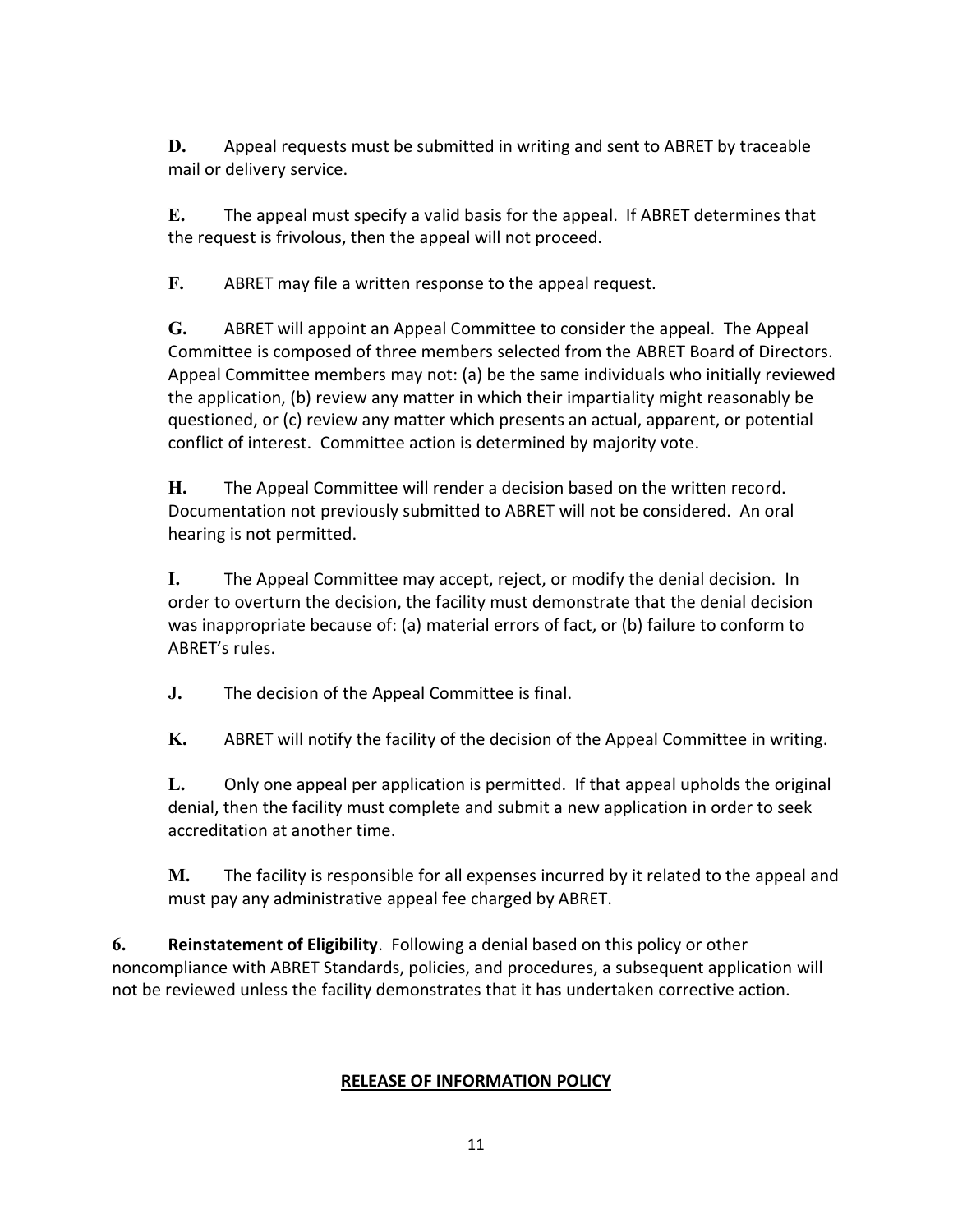ABRET has adopted this policy to inform applicants and accredited facilities of how information may be released.

**1.** Interested parties may request verification of accreditation.

**A.** Requests may be made to the Executive Office.

**B.** Accreditation verification forms are available from the office or website.

**C.** Accreditation may be verified online on the ABRET website. If accreditation is granted, ABRET will publish the facility's accreditation status and the expiration date in a directory of accredited laboratories.

**2.** Appropriate information must be provided for the verification.

**A.** The request must include the name and address of the facility.

**B.** The Executive Director sends a confirmation of accreditation along with the date of accreditation and expiration to the requesting party.

**C.** If the Executive Director experiences a conflict or is unclear of the facility's status, additional information is requested.

**3.** ABRET does not release information on the status of a pending application. The Executive Director may, however, upon written authorization from the facility, confirm or deny that a facility has a pending application.

**4.** Accreditation decisions will not be disclosed until written notice of that decision has been sent to the facility.

**5.** ABRET may also publish whether any adverse action has been taken regarding a facility, such as revocation or suspension of accreditation. Regarding adverse actions, ABRET will release the effective date of the action and a summary of the reasons for the action. Information regarding adverse actions is released only after the facility's right of appeal has been exhausted.

**6.** ABRET rents its mailing list to organizations and companies who offer products that might be of interest to facilities. A facility may opt-out of this mailing list by contacting ABRET.

**7.** ABRET shares data about facilities for research purposes. No patient identifiable information is provided. A facility may opt-out of data sharing by contacting ABRET.

**8.** As a general policy, all other facility and ABRET information is treated as confidential and privileged. ABRET will, in its discretion, exercise sound judgment with respect to assistance in investigations by other parties, such as a regulatory agency, another accreditation organization, or a payer. However, ABRET must release information as required by law or court order, and will notify governmental agencies if it discovers a performance deficiency that violates federal, state or local laws or otherwise presents a threat to the public.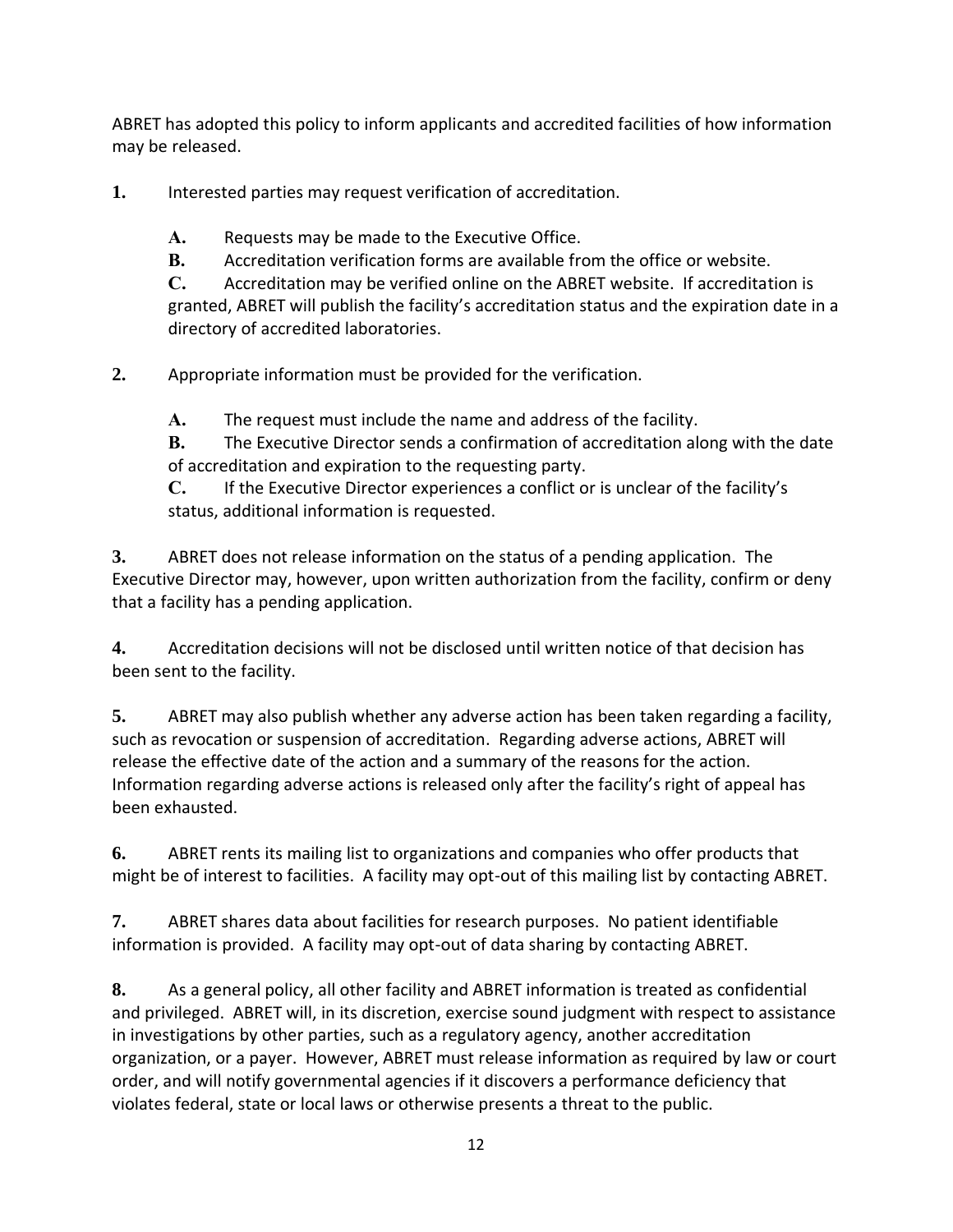#### **ABRET LAB REPORTING CHANGES POLICY**

ABRET has adopted this policy to provide guidance to accredited facilities regarding when and how to report changes to ABRET.

**1. Changes to the ABRET Standards, Policies, and Procedures**. Accredited facilities are expected to maintain continuous compliance with the Standards and other ABRET policies and procedures, including changes to the Standards that occur during the five-year accreditation period. Facilities will be notified of changes, and revised Standards, policies, and procedures will also be published on the ABRET website.

#### **2. Facility Changes**.

**A.** Accreditation is awarded to the facility as its operations are described on its application. A facility shall report to ABRET any change regarding the facility's operations or other development that is related to accreditation. Facilities are expected to notify ABRET in writing within 90 calendar days after the facility first learns of the development, and must provide documentation of the resolution of the matter within 90 calendar days after resolution. Examples of information that must be reported include (but are not limited to):

- **i.** contact information changes;
- **ii.** personnel changes, including medical director;
- **iii.** changes in the facility's address or the location(s) where services are provided;
- **iv.** changes in ownership or management of the facility;
- **v.** discontinuing a service or ceasing to do business;
- **vi.** being investigated or sanctioned for fraud or other misconduct by a government agency; and
- **vii.** being sued by a patient.

**B.** Regarding personnel changes, the facility shall notify ABRET of the departure of personnel and shall submit a replacement plan within 30 calendar days.

**C.** Regarding ownership changes, accreditation cannot be transferred without written approval from ABRET. Accreditation may not be divided or shared following a sale, dissolution or other change in ownership or legal structure.

**D.** ABRET will review the change to determine whether the facility's existing accreditation remains valid following the change or if the change requires the facility to re-apply for accreditation. ABRET may require the facility to submit additional evidence of continuing compliance.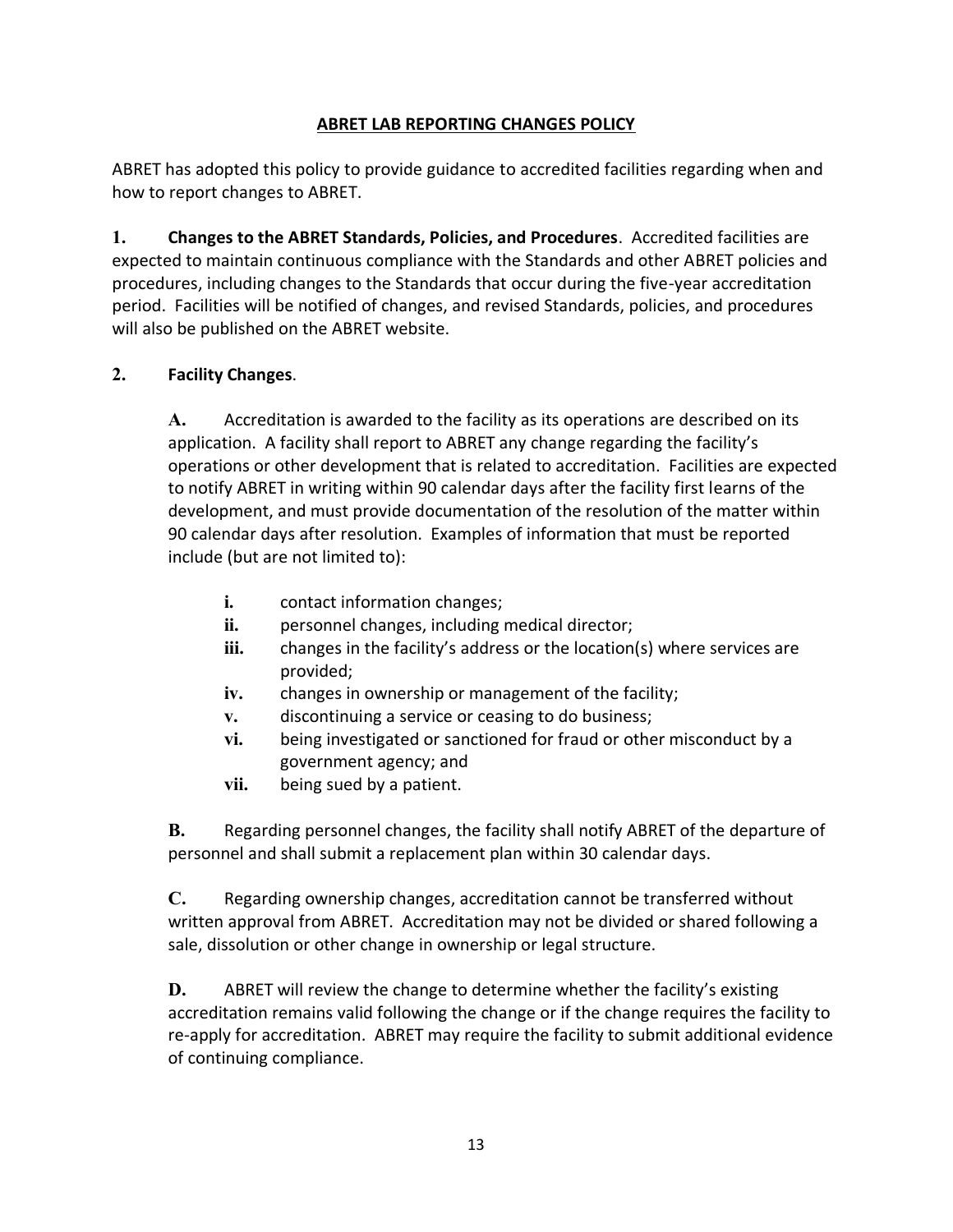### **ACCREDITATION TRADMARK POLICY**

ABRET permits laboratories and other facilities to use the ABRET name to state the fact of accreditation in accordance with this policy as long as active accreditation is maintained.

**1. Ownership.** The acronym "ABRET", the name "ABRET Neurodiagnostic Credentialing and Accreditation," and the accreditation certificates and other emblems of ABRET are the sole and exclusive property of ABRET and are subject to all applicable trademark and other rights of ABRET as owner under United States intellectual property law and international conventions. Facilities shall not use these items, or any other intellectual property owned by ABRET, except as expressly authorized in this policy or otherwise authorized in advance and in writing by ABRET.

**2. License.** For the duration of accreditation, ABRET will permit an accredited facility to use the ABRET name and accreditation certificate for the sole purpose of indicating accreditation by ABRET. All goodwill associated with these items as used by accredited facilities inures solely to the benefit of ABRET.

**3. Permitted Uses.** Facilities may display the accreditation certificate at its accredited location(s). Facilities may use the ABRET name on:

- **A.** letterhead and business cards;
- **B.** websites; and
- **C.** advertisements, brochures, and other promotional materials.

#### **4. Conditions of Use.**

**A.** All use of the ABRET name must be accurate and supportive of ABRET objectives and must do so in a manner that is compatible with the mission of ABRET.

**B.** All use of the ABRET name must be truthful and not misleading. Specifically, a facility shall not use this name:

- **i.** unless ABRET has made an official accreditation decision;
- **ii.** in connection with services or testing areas in which the facility is not accredited;
- **iii.** in any manner that reflects negatively on ABRET or its activities;
- **iv.** in any manner that conflicts with ABRET policies and procedures;
- **v.** to state or imply that the facility has any relationship with ABRET other than as an accredited facility; or
- **vi.** to state or imply that ABRET is endorsing or guaranteeing any product or service offered by the facility.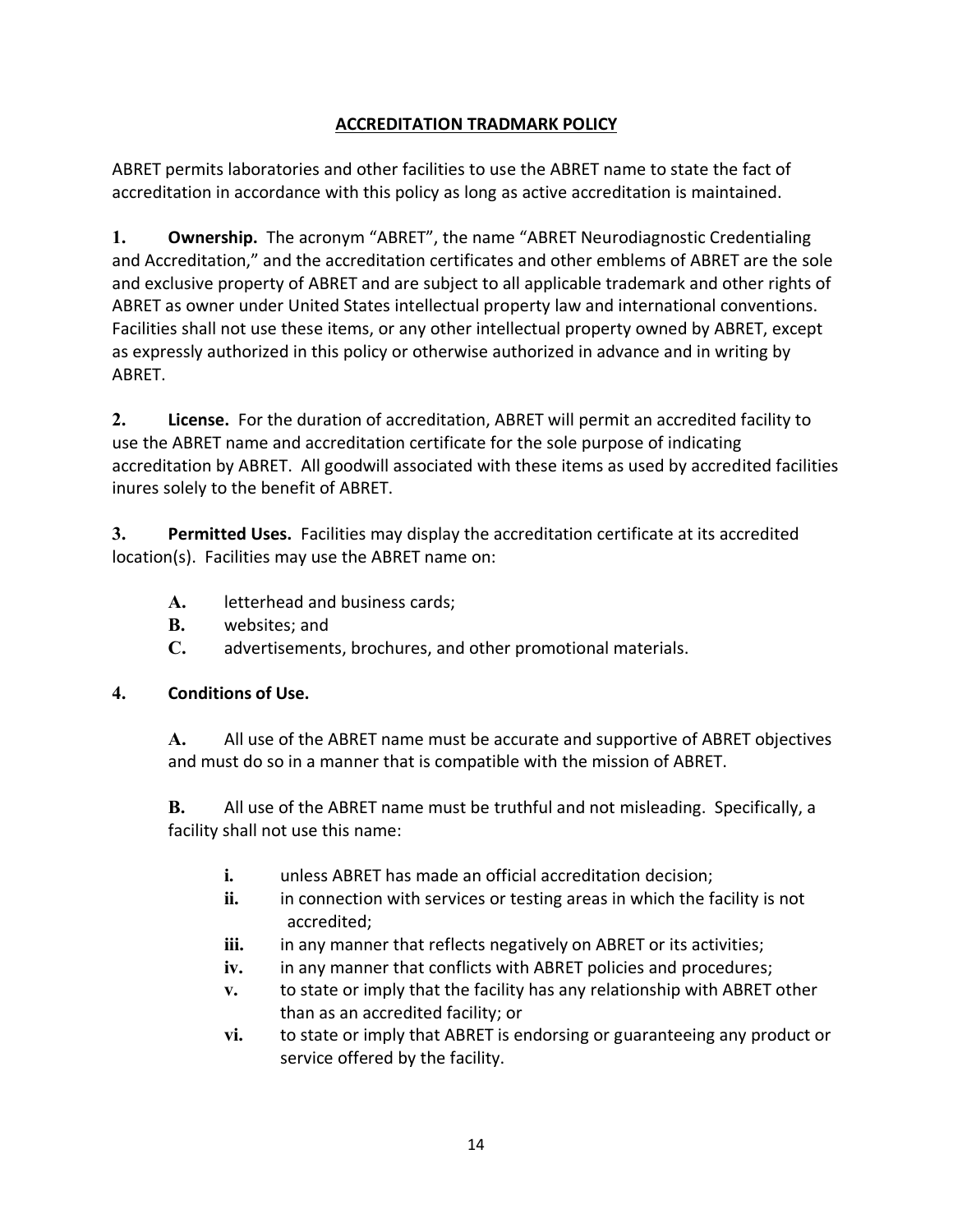**C.** Facilities shall not use the ABRET name (or a word or design that is confusingly similar to an ABRET trademark) as part of the facility's business name, logo, domain name, or product or service name.

**D.** The ABRET name may not be the most prominent visual element on the facility's promotional materials. The facility's business name and/or logo, product or service name, and graphics should be significantly larger than the reference to ABRET accreditation.

**E.** If space permits, then use of the ABRET name must be accompanied by an acknowledgement of ABRET ownership. This acknowledgement should appear as a footnote with the copyright notice, at the end of a printed document, or at the bottom of a webpage. Please include the following acknowledgement: The ABRET name is a registered trademark owned by ABRET Neurodiagnostic Credentialing and Accreditation and is used by permission.

- **F.** If accreditation ends, then the facility shall:
	- **i.** cease use of any statement that indicates active ABRET accreditation;
	- ii. return all certificates and other items provided by ABRET, without retaining copies; and
	- **iii.** not distribute any materials containing a statement of active ABRET accreditation that the facility might already have prepared.

**G.** The facility is responsible for correcting (at its expense) any outdated or otherwise inaccurate reference to active ABRET accreditation.

**5. Quality Control**. ABRET has the right to control the quality of all materials on which its name is used in a statement indicating active ABRET accreditation. ABRET will have access to the materials which the facility makes publicly available (such as business cards, letterhead, etc.). Also, the facility shall submit samples if requested by ABRET. If ABRET determines that the facility is not meeting the requirements of this policy, ABRET will notify the facility and provide an explanation. The facility shall correct the violation within 30 calendar days after receipt of the notice. ABRET is the final judge as to whether any use of the ABRET name is consistent with this policy.

**6. Consequences of Misuse**. ABRET is committed to protecting its intellectual property for the benefit of all accredited facilities and the general public as consumers. If a facility fails to comply with this policy or otherwise misuses an accreditation certificate, the ABRET name, or other intellectual property of ABRET, then ABRET may revoke or take other action with regard to the facility's accreditation status in accordance with the ABRET ACCREDITATION ADVERSE ACTION POLICY. If the facility is not accredited by ABRET at the time of the misuse, then ABRET will require corrective action as a condition of eligibility for accreditation should the facility seek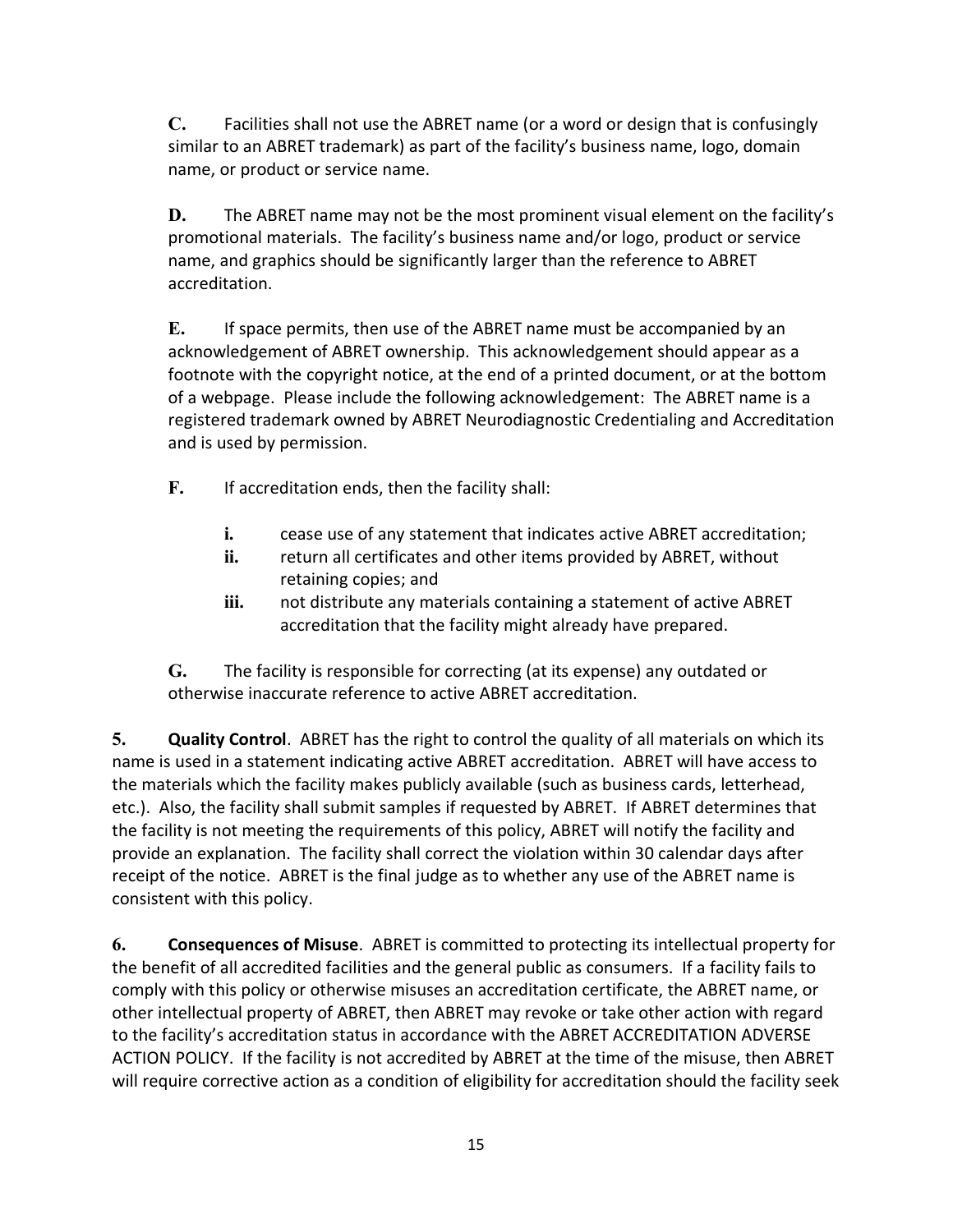accreditation at a later time. In addition, ABRET may pursue other remedies that may be legally available.

**7. Further Information**. If an individual has a question regarding use of these marks, please contact ABRET.

#### **ABRET LAB ADVERSE ACTION POLICY**

ABRET has developed this Adverse Action policy to articulate standards of conduct for eligibility for accreditation and continued accreditation. This policy was also adopted to establish a fair process for addressing noncompliance with ABRET Standards, policies, and procedures.

- **8. General Principles.** Facilities and their staff must:
	- **A.** be truthful, forthcoming, prompt, and cooperative in their dealings with ABRET;
	- **B.** be in continuous compliance with ABRET's Standards, policies, and procedures (as amended from time to time by ABRET);
	- **C.** respect ABRET's intellectual property rights;
	- **D.** abide by laws related to the profession and to general public health and safety; and
	- **E.** carry out their professional work in a competent and objective manner.
- **9. Grounds for Adverse Action.** Grounds for adverse action include:
	- **A.** Providing fraudulent or misleading information;
	- **B.** Failure to pay fees when due;
	- **C.** Unauthorized possession or misuse of ABRET intellectual property;
	- **D.** Misrepresentation of accreditation status;
	- **E.** Refusal to allow ABRET to conduct an on-site visit, if requested;
	- **F.** Failure to provide requested information in a timely manner;
	- **G.** Failure to inform ABRET as required by the Reporting Changes policy;
	- **H.** Noncompliance with laws related to the facility's business or to general public health and safety;
	- **I.** Adverse action by a governmental agency or an accreditation or professional organization other than ABRET; and
	- **J.** Other failure to maintain continuous compliance with ABRET Standards, policies, and procedures.

#### **10. Sanctions.**

**A.** ABRET may impose one or more of the following sanctions for failing to adhere to ABRET Standards, policies, and procedures: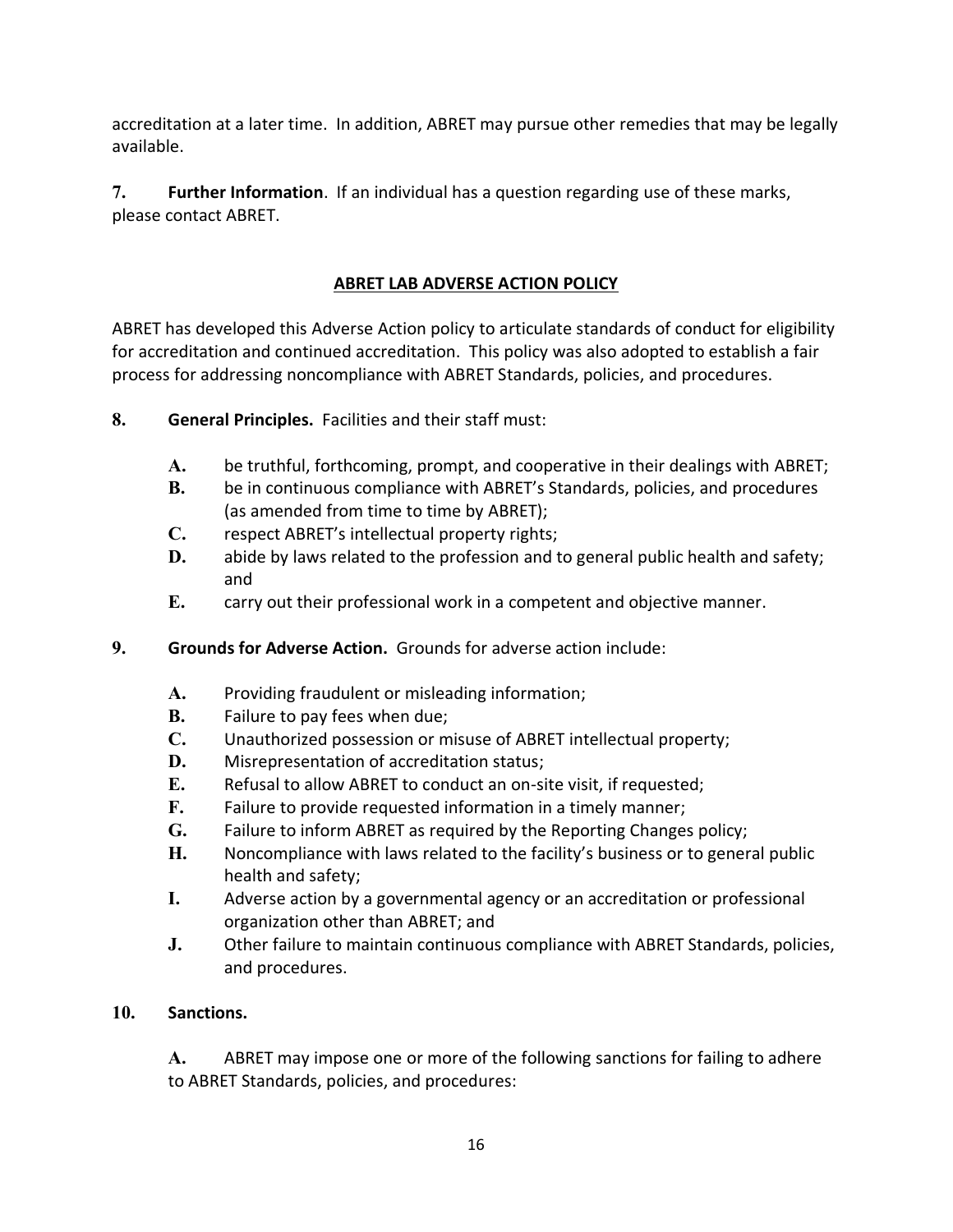- **i.** Denial of accreditation;
- **ii.** Revocation of accreditation;
- **iii.** Non-renewal of accreditation;
- **iv.** Suspension of accreditation for a specific period of time;
- **v.** Reprimand;
- **vi.** Notification of other legitimately interested parties; or
- **vii.** Other corrective action.

**B.** The sanction must reasonably relate to the nature and severity of the violation, focusing on reformation of the conduct of the facility and deterrence of similar conduct by others. The sanction decision may also take into account aggravating circumstances, prior adverse action history, and mitigating circumstances. No single sanction will be appropriate in all situations.

**11. Compliance with ABRET Standards, Policies, and Procedures.** A facility must be in continuous compliance with all ABRET Standards, policies, and procedures. Each facility bears the burden for demonstrating and maintaining compliance at all times.

**12. Non-Payment of Fees**. Failure to pay fees when due results in automatic suspension of accreditation. Accreditation may be reinstated if the facility pays all fees within thirty (30) days after the original due date. Failure to pay fees within this time period results in automatic termination of accreditation.

### **13. Complaints**.

**A.** Persons concerned with possible violation of ABRET rules are encouraged to contact ABRET. The person should submit a written statement identifying the facility alleged to be involved and the facts concerning the alleged conduct in detail, and the statement should be accompanied by any available documentation. The statement should also identify others who may have knowledge of the facts and circumstances concerning the alleged conduct. The person making the complaint should identify him- /herself by name, address, email address, and telephone number. However, ABRET will consider anonymous complaints as long as sufficient information is provided to enable ABRET to conduct an appropriate investigation.

**B.** Actions taken under this Policy do not constitute enforcement of the law. Individuals bringing complaints under this Policy are not entitled to any relief or damages by virtue of this process.

**14. Pending Allegations**. ABRET may place an application on hold while allegations of misconduct are pending.

### **15. Establishment of Review Committee and Hearing Committee.**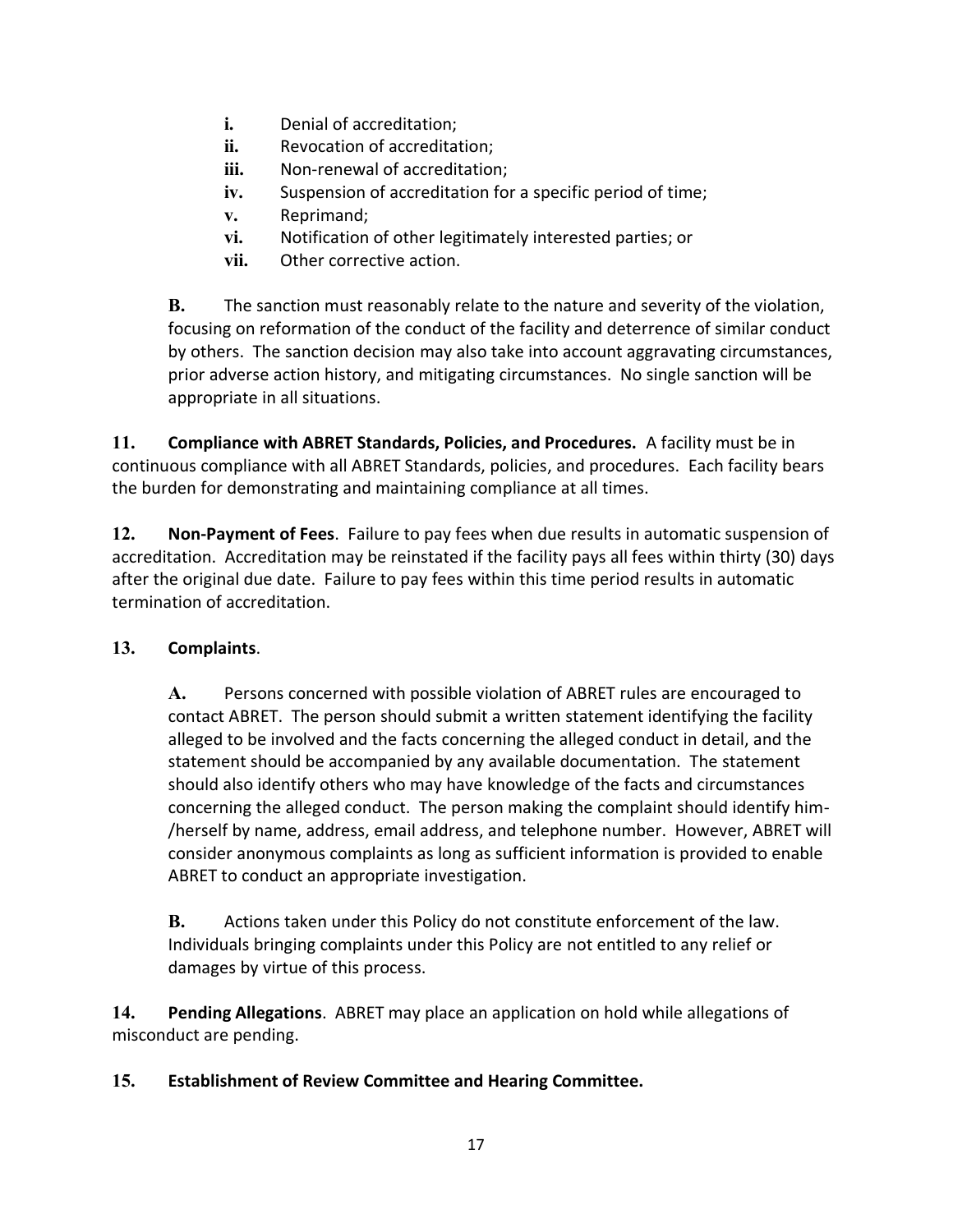**A.** The ABRET President will appoint a Review Committee and a Hearing Committee on an ad hoc basis as needed to consider alleged violations of ABRET Standards, policies, and procedures.

**B.** Each of these Committees will be composed of five members drawn from current or former ABRET volunteers.

**C.** A committee member may not simultaneously serve on more than one committee and may not serve on any matter in which his or her impartiality might reasonably be questioned, or which presents an actual or apparent conflict of interest.

**D.** At all times during ABRET's handling of the matter, ABRET must exist as an impartial review body.

- **i.** In order to avoid actual, apparent, or perceived conflicts of interest, no member is permitted to serve on the Review Committee or the Hearing Committee whenever:
	- **a.** A member has formed an opinion on the matter; or
	- **b.** A member is or has been employed by the facility that is the subject of the allegation; or
	- **c.** The member has special knowledge that could bias his/her decision relative to either the facility or ABRET.
- ii. If anyone identifies a situation where the impartiality of a Committee member might reasonably be questioned, or which presents an actual or apparent conflict of interest:
	- **a.** The member shall make full disclosure of such matter by reporting the possible conflict or bias immediately to the Committee chair; and
	- **b.** The Board of Directors shall determine whether the member is permitted to continue to participate as a Committee member.
- **E.** Each Committee shall elect its own Chair.
- **F.** Committee action shall be determined by majority vote.

**G.** When a committee member is unavailable to serve by resignation, disqualification or other circumstance, the President of ABRET shall designate another individual to serve as an interim member.

#### **16. Review Procedures.**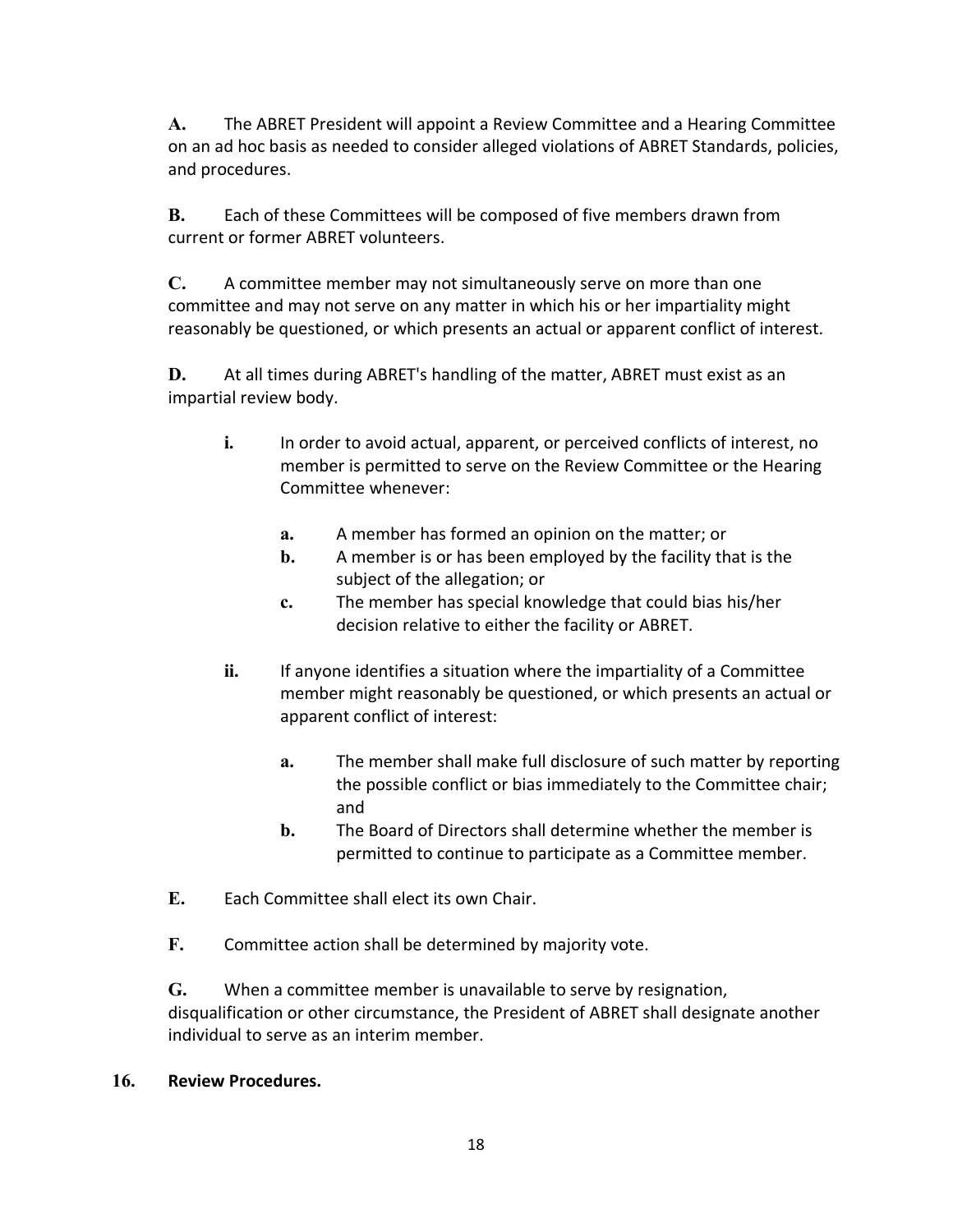#### **A. Initial Evaluation by President.**

**i.** Upon receipt of a complaint or a change notice, the Executive Director will confer with the President. The President or the Executive Director may request supplemental information.

**ii.** If the Executive Director and President determine that the complaint is frivolous or that the change is not relevant to certification, no further action will be taken.

**iii.** If the Executive Director and President determine that ABRET lacks jurisdiction over the complaint or the facility that is the subject of the complaint, then they may refer the matter to the appropriate governmental agency or another entity engaged in the administration of law.

**iv.** If the Executive Director and President determine that the complaint is not frivolous or that the change may be relevant to certification, it will be forwarded to the Review Committee for investigation.

**v.** Facilities submitting change notices and persons submitting complaints will be notified of the decision of the Executive Director and President.

**B. Audits.** ABRET may conduct one or more compliance audits. If ABRET discovers a possible violation of ABRET rules, the Executive Director will confer with the President to determine whether the allegation will be forwarded to the Review Committee for investigation.

### **C. Procedures of the Review Committee.**

**i.** The Review Committee will investigate the allegations. The Review Committee may contact the individual who submitted the complaint, the facility in question, and others who may have knowledge of the facts and circumstances surrounding the allegations. They may conduct an investigative site visit.

**ii.** If the Committee determines that the facts are inadequate to sustain a finding of a violation of ABRET rules, no further action will be taken. Facilities submitting change notices and persons submitting complaints will be notified of this decision.

**iii.** If the Committee finds that good cause exists to question whether a violation of an ABRET rule has occurred, the Committee will transmit a statement of the following information to the facility by traceable delivery service, signature required: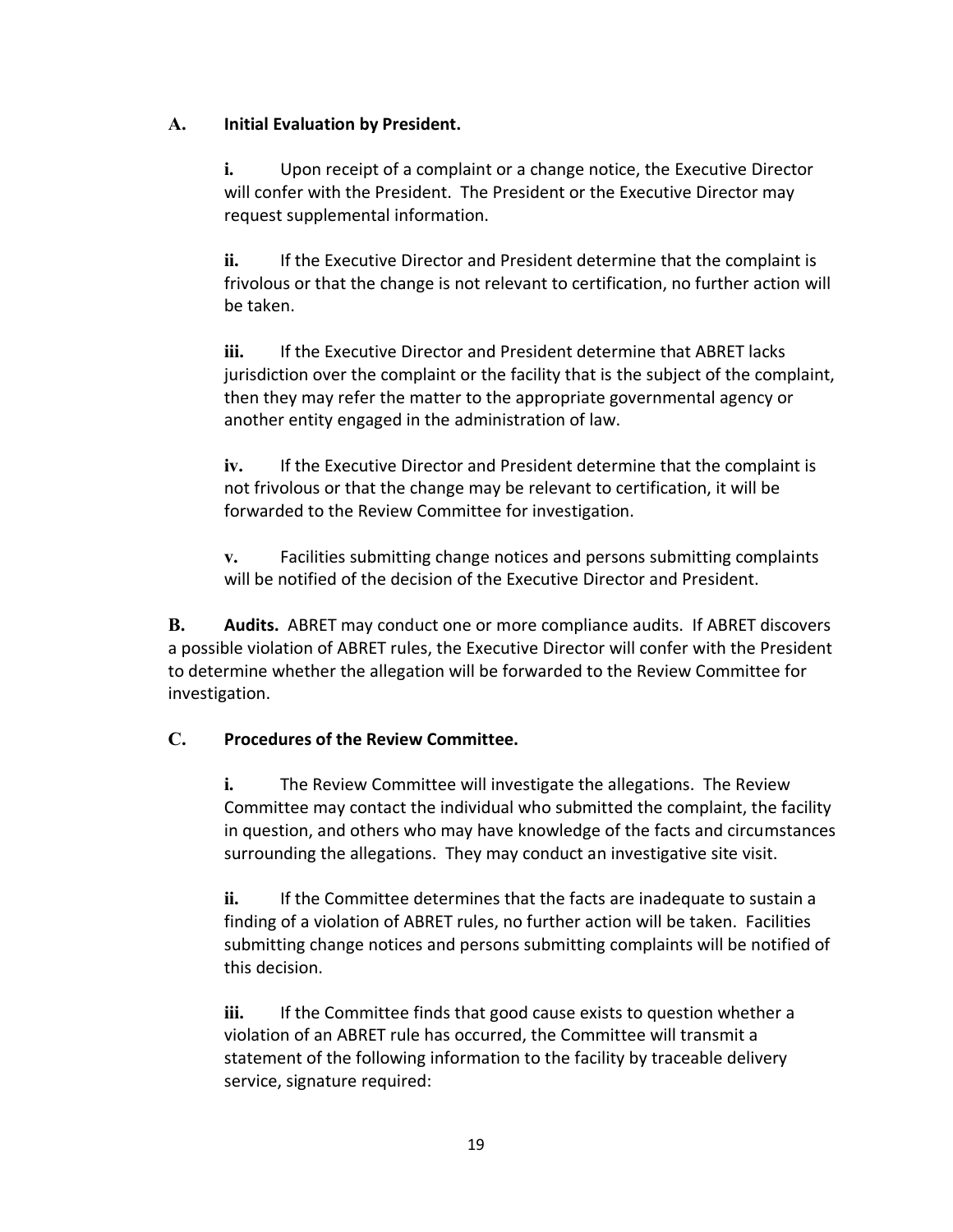- **a.** the applicable rule;
- **b.** the facts constituting the alleged violation;
- **c.** that the facility may request an oral hearing (in person or by phone) or a review by written briefing for the disposition of the matter, with the facility bearing its own expenses;
- **d.** that the facility has thirty (30) days after receipt of the statement to notify the President and the Committee if it disputes the allegations, has comments on available sanctions, and/or requests an oral hearing in person, an oral hearing by phone, or a review by written briefing;
- **e.** that, in the event of an oral hearing, the facility may appear in person with or without the assistance of counsel, may examine and cross-examine any witness under oath, and produce evidence on its behalf;
- **f.** that the truth of the allegations or failure to respond may result in sanctions including revocation; and
- **g.** that if the facility does not respond, or if the facility responds but does not dispute the allegations, comment on available sanctions, or request a review or hearing, then the facility waives its right to further review and appeal, and consents to the Review Committee rendering a final decision on the evidence before it and applying available sanctions.

**iv.** The Review Committee may offer the facility the opportunity to negotiate a specific sanction. Any agreed-upon sanction must be documented in writing and signed by ABRET and the facility.

### **D. Procedures of the Hearing Committee.**

**i.** Written Review. If the facility requests a review by written briefing, the Review Committee will forward the allegations, the record of the investigation, the determination of a violation, the recommendation regarding sanction(s), and the response of the facility to the Hearing Committee. Written briefing may be submitted within thirty (30) days following receipt of the written review request by the Hearing Committee. The Hearing Committee will render a decision based on the record below and written briefs (if any) without an oral hearing.

- **ii.** Oral Hearing. If the facility requests a hearing:
	- **a.** The Review Committee will:
		- **(1)** forward the allegations, the record of the investigation, the determination of a violation, the recommendation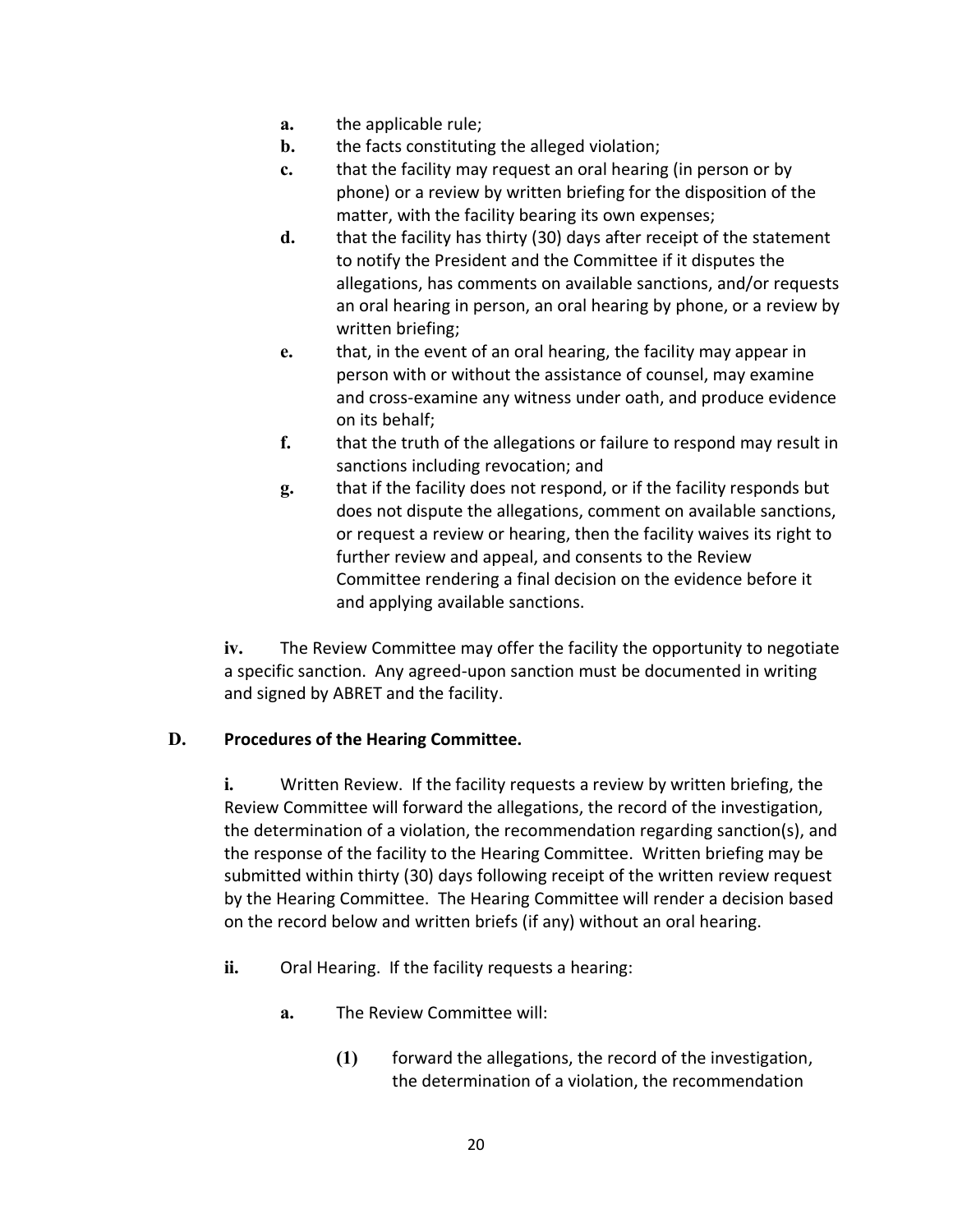regarding sanction(s), and the response of the facility to the Hearing Committee; and

- **(2)** designate one of its members to present the allegations and any substantiating evidence, examine and crossexamine witnesses and otherwise present the matter during the hearing.
- **b.** The Hearing Committee will:
	- **(1)** schedule a hearing after the request is received, allowing for an adequate period of time for preparation; and
	- **(2)** send by traceable delivery service, signature required, a Notice of Hearing to the facility. The Notice of Hearing will include a statement of the time and place selected by the Hearing Committee. The facility may request modification of the time and place for good cause. Failure to respond to the Notice of Hearing will be deemed to be the facility's consent for the Review Committee to administer any sanction which it considers appropriate.
- **c.** The Hearing Committee will maintain a verbatim oral or written transcript.
- **d.** ABRET and the facility may consult with and be represented by counsel, make opening statements, present documents and testimony, examine and cross-examine witnesses under oath, make closing statements and present written briefs as scheduled by the Hearing Committee.
- **e.** The Hearing Committee shall determine all matters relating to the hearing.
- **f.** Formal rules of evidence do not apply. Relevant evidence may be admitted. Disputed questions will be determined by the Hearing Committee.
- **g.** The right to the hearing may be forfeited if the facility fails to appear without good cause.
- iii. In all written reviews and oral hearings:
	- **a.** The Hearing Committee may accept, reject, or modify the recommendation of the Review Committee, either with respect to the determination of a violation or the recommended sanction.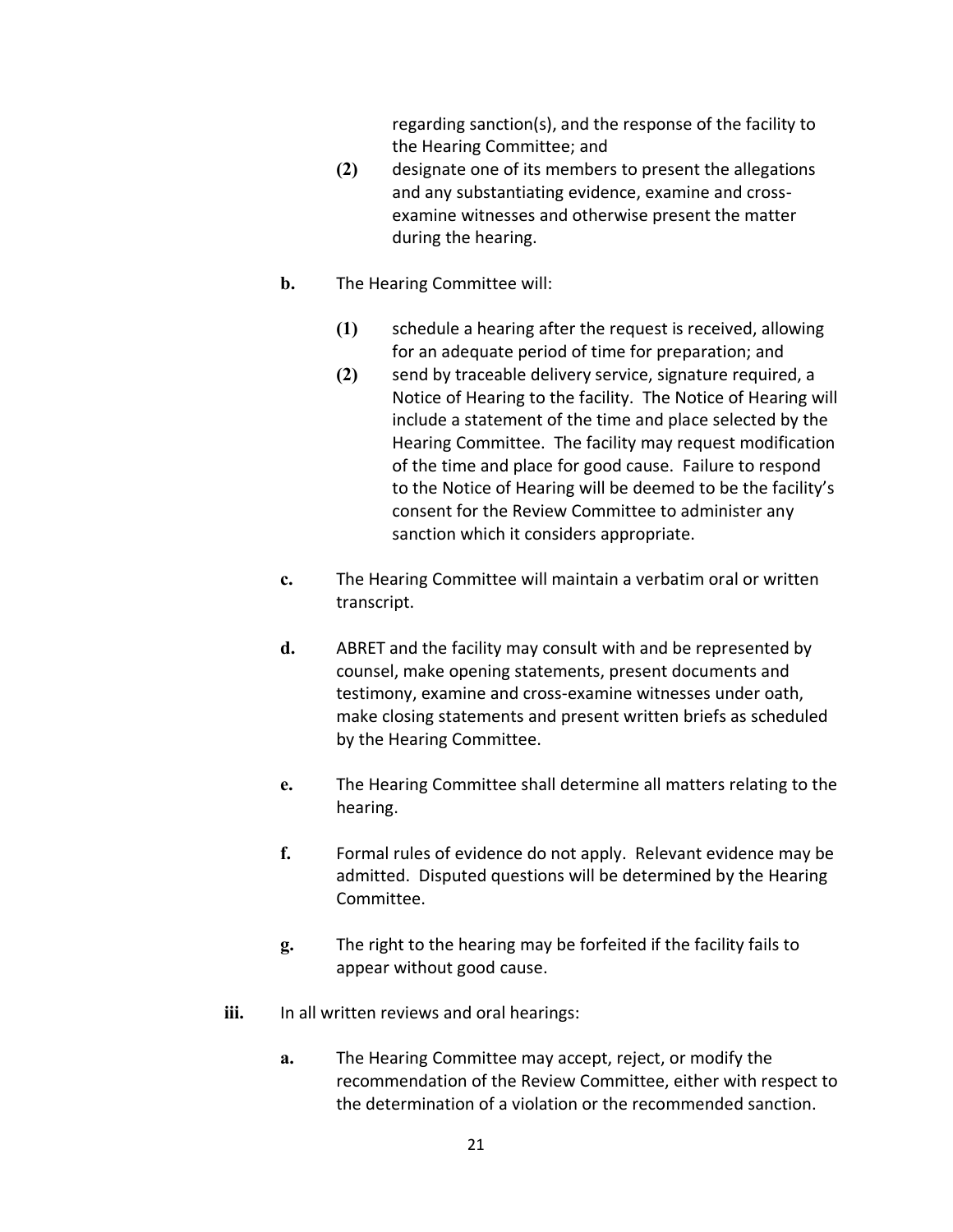- **b.** Proof is by preponderance of the evidence.
- **c.** The Hearing Committee will issue a written decision following the review or hearing and any briefing. The decision will contain factual findings, conclusions regarding ABRET's rules, and any sanctions applied. It will be mailed promptly by traceable delivery service, signature required, to the facility.

**E.** If the decision rendered by the Hearing Committee finds that the allegations are not established, no further action on the matter will occur.

**F.** If the decision rendered by the Hearing Committee is not favorable to the facility, the facility may appeal the decision to the ABRET Board of Directors.

**G.** Facilities submitting change notices and persons submitting complaints will be notified of the decision of the Hearing Committee.

#### **17. Appeal to the Board of Directors.**

**A.** A Director may not review any matter in which his/her impartiality might reasonably be questioned, or review any matter which presents an actual, apparent, or potential conflict of interest.

**B.** The facility may request an appeal within thirty (30) calendar days after its receipt of the Hearing Committee's decision. After this time, the facility may not request an appeal.

**C.** All appeals must be submitted in writing and sent to ABRET by traceable mail or delivery service.

**D.** The appeal must specify a valid basis for the appeal. If the President determines that the request is frivolous, then the appeal will not proceed.

**E.** The Review Committee may file a written response to the appeal request.

**F.** Written briefing may be submitted within thirty (30) days following receipt of the appeal request by the Board of Directors.

**G.** The Board of Directors will render a decision based on the record below and written briefs (if any) without an oral hearing. Alternatively, the Board of Directors may choose to conduct a new in-depth review of all the facts and rules (a "de novo" review).